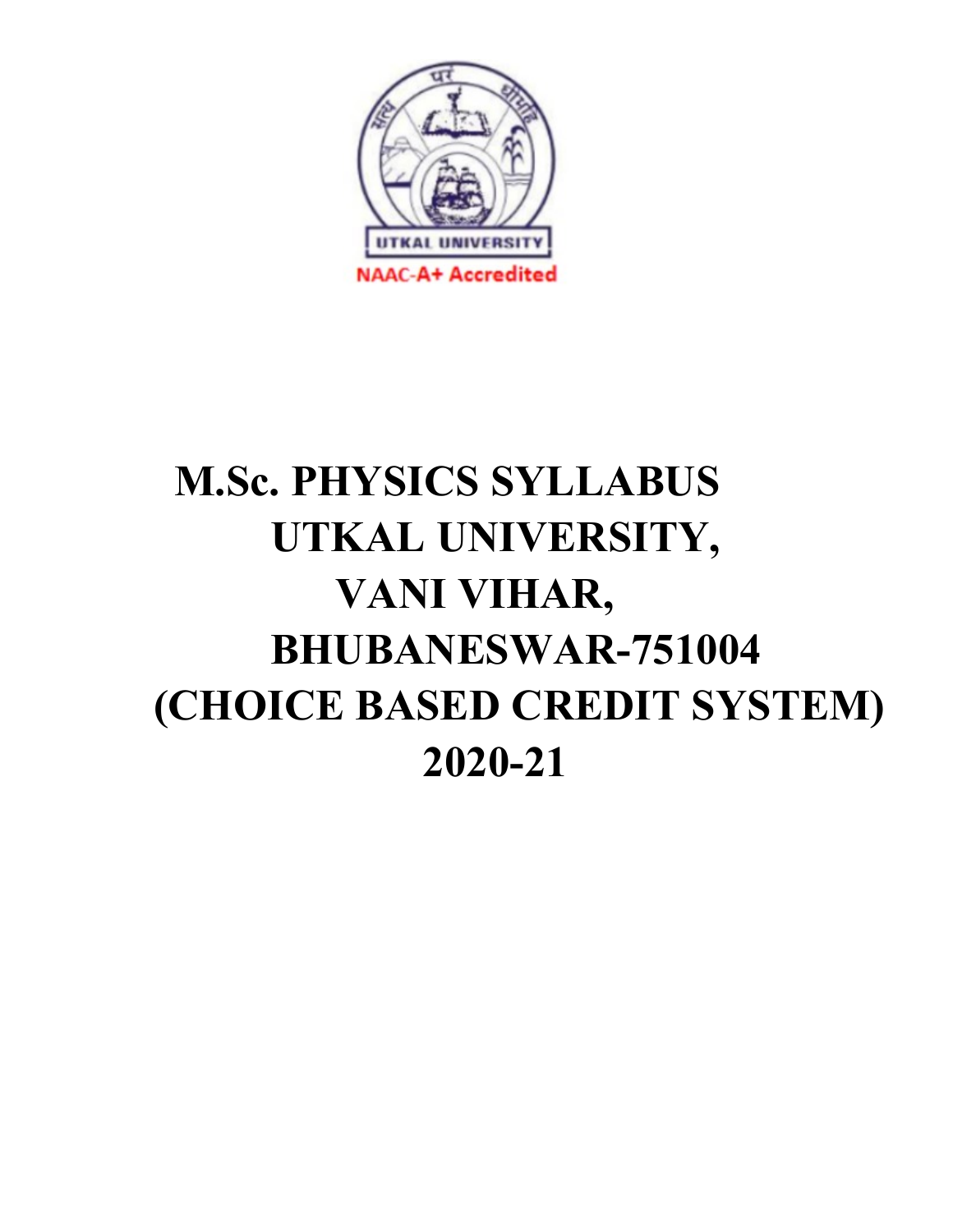# M.Sc. Physics Syllabus (Utkal University)

# P.G. Department of Physics Choice Based Credit System

#### FIRST SEMESTER

| <b>A: Core Compulsory Papers</b>                                              |                        |                          |                                    |                     |
|-------------------------------------------------------------------------------|------------------------|--------------------------|------------------------------------|---------------------|
| <b>Theory</b>                                                                 | <b>Credit Point</b>    |                          | <b>Teaching Hours</b>              | <b>Marks</b>        |
| PHY101: Classical Mechanics                                                   | 6                      |                          | 60-65                              | 100                 |
| PHY102: Mathematical Methods in Physics                                       | 6                      |                          | 60-65                              | 100                 |
| PHY103: Quantum Mechanics-I                                                   | 6                      |                          | $60 - 65$                          | 100                 |
| <b>Practical</b>                                                              |                        |                          |                                    |                     |
| PHY104: Modern Physics and Optics/<br>Computational Methods in Physics        | 6                      |                          | 150-180                            | 100                 |
| Total credit = $24$ , Total Mark = $400$                                      |                        |                          |                                    |                     |
|                                                                               | <b>SECOND SEMESTER</b> |                          |                                    |                     |
| <b>Theory</b><br>PHY201:Quantum Mechanics -II                                 |                        | <b>Credit Point</b><br>6 | <b>Teaching Hours</b><br>$60 - 65$ | <b>Marks</b><br>100 |
| (Application to Atomic and Molecular Physics)                                 |                        |                          |                                    |                     |
| PHY202: Classical Electrodynamics                                             |                        | 6                        | $60 - 65$                          | 100                 |
| PHY203: Basic Condensed Matter Physics                                        |                        | 6                        | 60-65                              | 100                 |
| <b>Practical</b>                                                              |                        |                          |                                    |                     |
| PHY204: Modern Physics and Optics/<br><b>Computational Methods in Physics</b> |                        | 6                        | 150-180                            | 100                 |
| Total credit = $24$ , Total Mark = $400$                                      |                        |                          |                                    |                     |
|                                                                               | <b>THIRD SEMESTER</b>  |                          |                                    |                     |
|                                                                               |                        | <b>Credit Point</b>      | <b>Teaching Hours</b>              | <b>Marks</b>        |
| PHY301: Advanced Quantum Mechanics                                            |                        | 6                        | 60-65                              | 100                 |
| PHY302: Electronics (D: Free elective)                                        |                        | 6                        | 60-65                              | 100                 |
| PHY303: a/b/c/d (B: Core Elective Papers-Theory)                              |                        | 6                        | 60-65                              | 100                 |
| PHY304: Electronics (Practical)                                               |                        | 6                        | 150-180                            | 100                 |
| PHY305a: Dissertation/Project                                                 |                        | $\overline{4}$           |                                    | 100                 |

PHY305b: Review of Literature

Topics include:

(i) General Theory of Relativity, (ii) Cosmology, (iii) Astroparticle Physics, (iv) High Energy Physics, (v) Nano Science and Nano Technology, (vi) Materials Science, (vii) Nuclear Matter, (viii) Black Hole Physics, (ix) Accelerators Physics, (x) Data Analysis and Computational Simulation.

2

100

Total credit =  $30$ , Total Mark =  $600$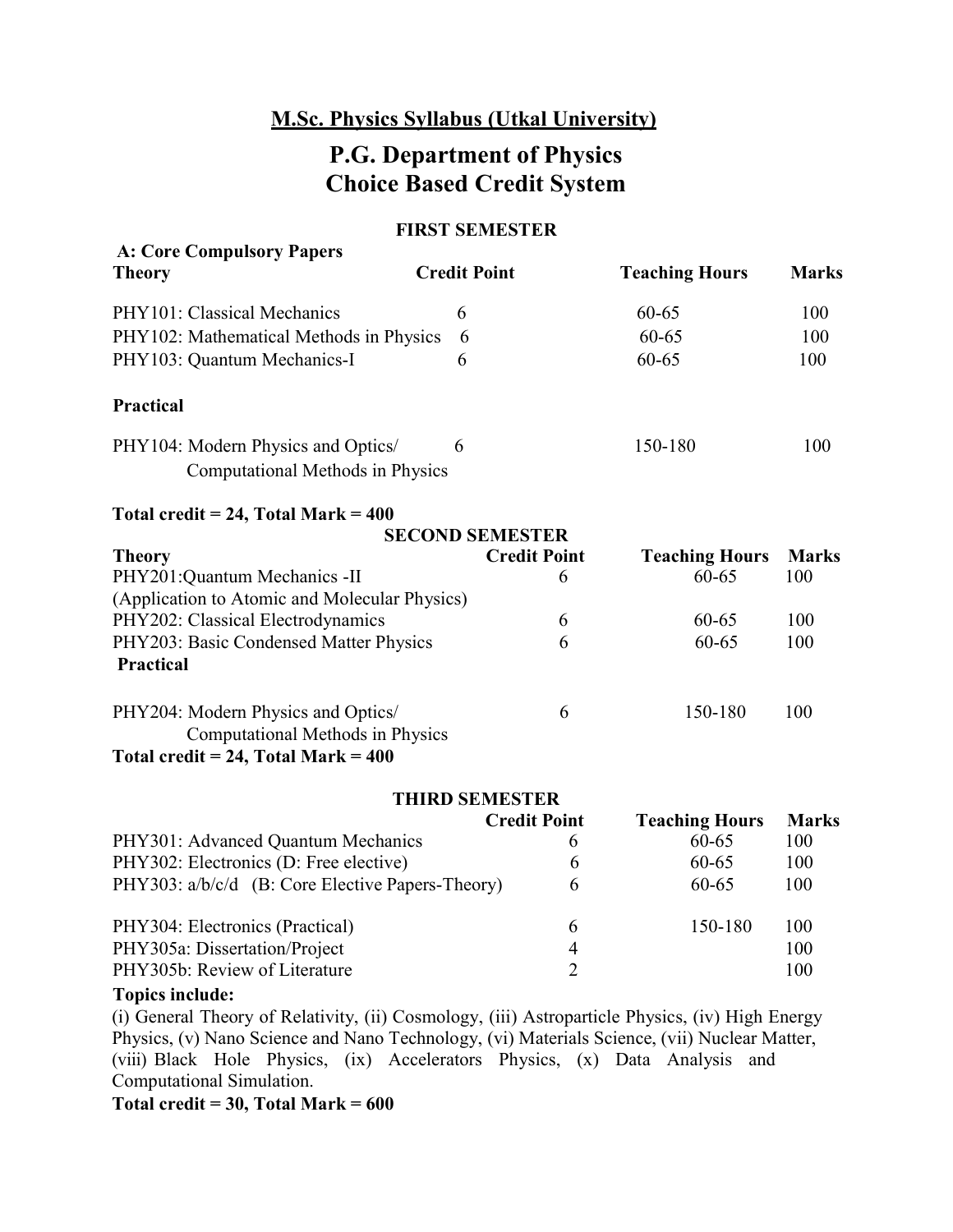#### FOURTH SEMESTER

|                                                  | <b>Credit Point</b> | <b>Teaching Hours</b> | <b>Marks</b> |
|--------------------------------------------------|---------------------|-----------------------|--------------|
| PHY401: Basic Nuclear and Particle Physics       | h.                  | 60-65                 | 100          |
| PHY402: Statistical Mechanics                    | h.                  | 60-65                 | 100          |
| PHY403 a/b/c/d (B: Core Elective Papers-Theory)  | 6                   | 60-65                 | 100          |
| PHY404 a/b/c (B: Core Elective Papers-Practical) | 6                   | 150-180               | 100.         |

#### Total credit  $= 24$ , Total Mark  $= 400$

\*\*\*\*\*\*\*\*\*\*\*\*\*\*\*\*\*\*\*\*\*\*\*\*\*\*\*\*\*\*\*\*\*\*\*\*\*\*\*\*\*\*\*\*\*\*\*\*\*\*\*\*\*\*\*\*\*\*\*\*\*\*\*\*\*\*\*\*\*\*\*\*\*\*\*\*

#### Grand Total credit of 4 semesters = 102 ; Grand Total Mark = 1800

#### A: Core Compulsory Papers

#### 1<sup>st</sup> Semester:

PHY101: Classical Mechanics; PHY102: Mathematical Methods in Physics; PHY103: Quantum Mechanics PHY104: Modern Physics and Optics/ Computational Methods in Physics 2<sup>nd</sup> Semester: PHY201: Quantum Mechanics-II(Application to Atomic and Molecular Physics), PHY202: Classical Electrodynamics; PHY203: Basic Condensed Matter Physics; PHY204: Modern Physics and Optics/Computational Methods in Physics 3<sup>rd</sup> Semester: PHY301: Advanced Quantum Mechanics; PHY302: Electronics PHY304: Electronics (Practical) 4<sup>th</sup> Semester: PHY401: Basic Nuclear and Particle Physics; PHY402: Statistical Mechanics;

#### B: Core Elective Papers

| <b>Theory</b>                                                                  |   | <b>Credit Point Teaching Hours Marks</b> |     |
|--------------------------------------------------------------------------------|---|------------------------------------------|-----|
| PHY303a: Advanced Particle Physics and Field Theory-I (3 <sup>rd</sup> Sem) 6  |   | $60 - 65$                                | 100 |
| PHY303b: Advanced Condensed Matter Physics- I (3 <sup>rd</sup> Sem)            | 6 | $60 - 65$                                | 100 |
| PHY303c: Advanced Nuclear Physics -I $(3^{rd}$ Sem)                            | 6 | $60 - 65$                                | 100 |
| PHY303d: Electronics & Instrumentation-I $(3rd$ Sem)                           | 6 | $60 - 65$                                | 100 |
|                                                                                |   |                                          |     |
| PHY403a: Advanced Particle Physics and Field Theory-II (4 <sup>th</sup> Sem) 6 |   | $60 - 65$                                | 100 |
| PHY403b: Advanced Condensed Matter Physics -II (4 <sup>th</sup> Sem)           | 6 | $60 - 65$                                | 100 |
| PHY403c: Advanced Nuclear Physics -II (4 <sup>th</sup> Sem)                    | 6 | $60 - 65$                                | 100 |
| PHY403d: Electronics & Instrumentation -II (4 <sup>th</sup> Sem)               | 6 | $60 - 65$                                | 100 |
| <b>Practical</b>                                                               |   |                                          |     |

| PHY404a: Particle and Nuclear Physics (4 <sup>th</sup> Sem) |              | 150-180 100 |  |
|-------------------------------------------------------------|--------------|-------------|--|
| PHY404b: Condensed Matter Physics (4 <sup>th</sup> Sem)     |              | 150-180 100 |  |
| PHY404c: Electronics & Instrumentation $(4th$ Sem)          | $\mathsf{f}$ | 150-180 100 |  |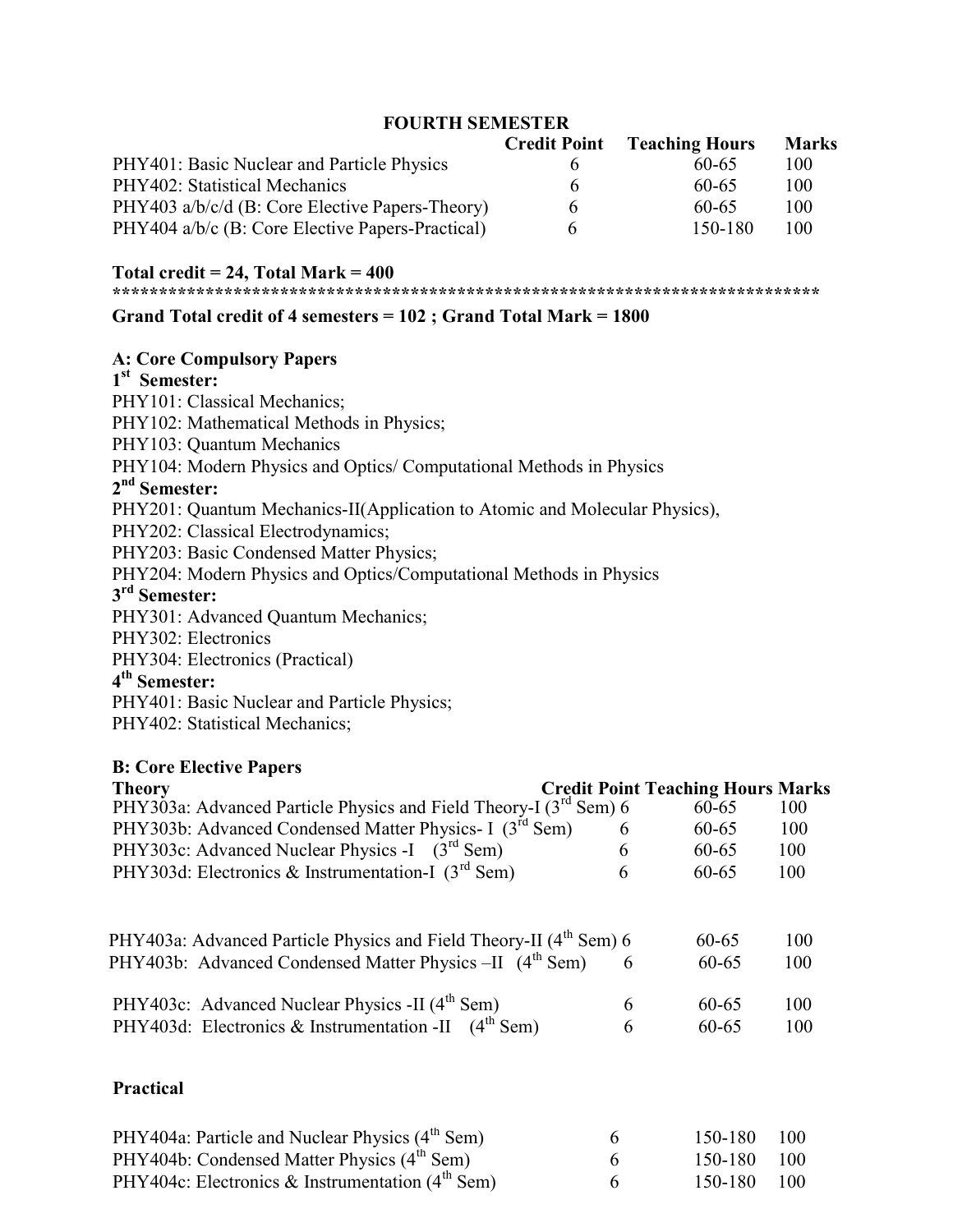#### C: Allied Elective Papers

| <b>Theory</b>                                         |              | <b>Credit Point Teaching Hours Marks</b> |     |
|-------------------------------------------------------|--------------|------------------------------------------|-----|
| PHY103 Quantum Mechanics-I                            |              | 60-65                                    | 100 |
| PHY104: Computational Methods in Physics              | <sub>t</sub> | 60-65                                    | 100 |
| PHY203: Basic Condensed Matter Physics                | 6            | 60-65                                    | 100 |
| PHY303a: Advanced Particle Physics and Field Theory-I | 6            | 60-65                                    | 100 |
| PHY303b: Advanced Condensed Matter Physics- I         |              |                                          |     |

#### D: Free Elective Paper

#### Theory Credit Point Teaching Hours Marks

PHY302: Electronics 6 60-65 100

\* The Core Compulsory Papers given in "A" are compulsory for all the M.Sc. (Physics) students.

\* M.Sc. (Physics) students have to choose one theory paper out of the core elective papers (Special Papers) in "B" during their  $3<sup>rd</sup>$  Semester. They have to choose one theory and one practical paper out of the core elective papers (Special Papers) in "B" during their  $4<sup>th</sup>$  Semester. \* M.Sc. (Physics) students have to choose one dissertation/project topic in  $3^{rd}$  Semester.

\* Allied Elective Papers as given in 'C' can be chosen by M.Sc. students of Physics Department

as well as allied departments.

\* The free elective paper given in "D" can be taken by the M.Sc. Physics students in  $4<sup>th</sup>$ Semester. Any other department students can also choose this paper.

#### Mark and Credit Distributions

| <b>Semester</b> | <b>Credit</b> | <b>Marks</b> |
|-----------------|---------------|--------------|
| 1st             | 24            | 400          |
| 2 <sub>nd</sub> | 24            | 400          |
| $2^{\text{rd}}$ | 30            | 600          |
| 4 <sup>th</sup> | 24            | 400          |
| <b>Total</b>    | 102           | 1800         |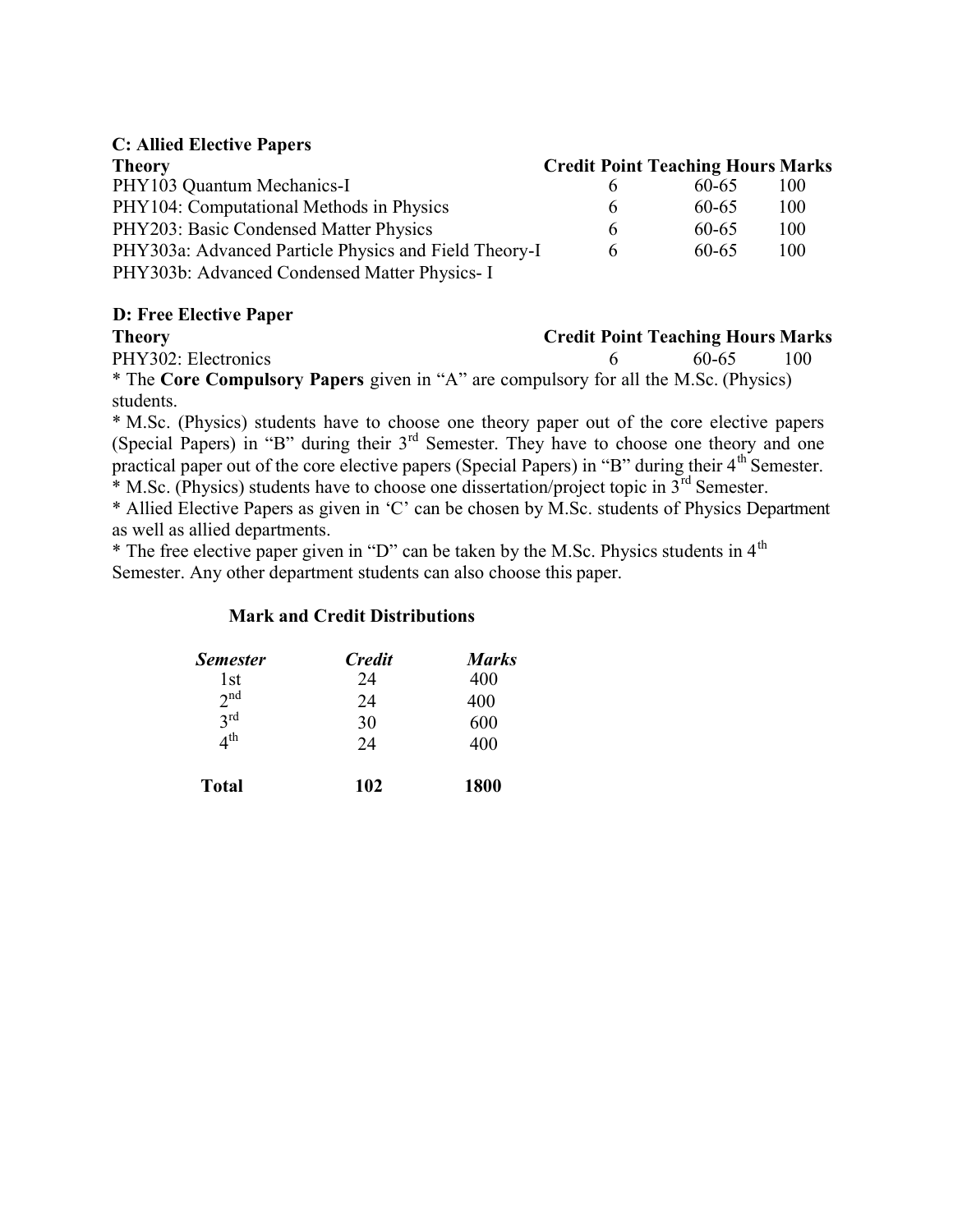# M.Sc. Physics Syllabus (Utkal University)

#### FIRST SEMESTER

#### PHY101

#### Classical Mechanics Full Mark-100

#### Course Objectives:

Students will be able to:

- Know the physical concepts and familiar with classical mechanics and also its mathematical form.
- Solving problem of different systems using classical mechanics.
- To demonstrate the knowledge and understanding of the following fundamental concepts in:
	- o The dynamics of system of particles,
	- o Motion of rigid body,
	- o Lagrangian and Hamiltonian formulation of mechanics
	- o Transformations and Hamilton Jacobi theory
	- o Small oscillation problems
- Develop equations of motion using Lagrangian and Hamiltonian formulation for complicated mechanical systems.

#### Unit- I- 34 Marks

Mechanics of a System of Particles, Lagrangian Formulation, Velocity-Dependent Potentials and Dissipation Function, Conservation Theorems and Symmetry Properties, Homogeneity and Isotropy of Space and Conservation of Linear and Angular Momentum, Homogeneity of Time and Conservation of Energy.

#### Hamiltonian Formulation:

Calculus of Variations and Euler-Lagrange's Equation, Brachistochrone Problem, Hamilton's Principle, Extension of Hamilton's Principle to Non-Holonomic Systems, Legendre Transformation and the Hamilton Equations of Motion, Physical Significance of Hamiltonian, Derivation of Hamilton's Equations of Motion from a Variational Principle, Rout's Procedure, -Variation, Principle of Least Action

#### Unit- II- 32 Marks

#### Cononical Transformations:

Canonical Transformation, Types of Generating Function, Conditions for Canonical Transformation, Integral Invariance of Poincare, Poisson Bracket, Poisson's Theorem, Lagrange Bracket, Poisson and Lagrange Brackets as Canonical Invariant, Infinitesimal Canonical Transformation and Conservation Theorems, Liouville's Theorem.

#### Hamilton Jacobi Theory:

Hamilton-Jacobi Equation for Hamilton's Principal Function, Harmonic Oscillator and Kepler's problem by Hamilton-Jacobi Method, Action-Angle Variables for completely Separable System, Kepler's Problem in Action-Angle Variables, Geometrical Optics and Wave Mechanism

#### Unit- III- 34 Marks

#### Small Oscillation:

Problem of Small Oscillations, Example of Two coupled Oscillator, General Theory of Small Oscillations, Normal Coordinates and Normal Modes of Vibration, Free Vibrations of a Linear Tri-atomic Molecule.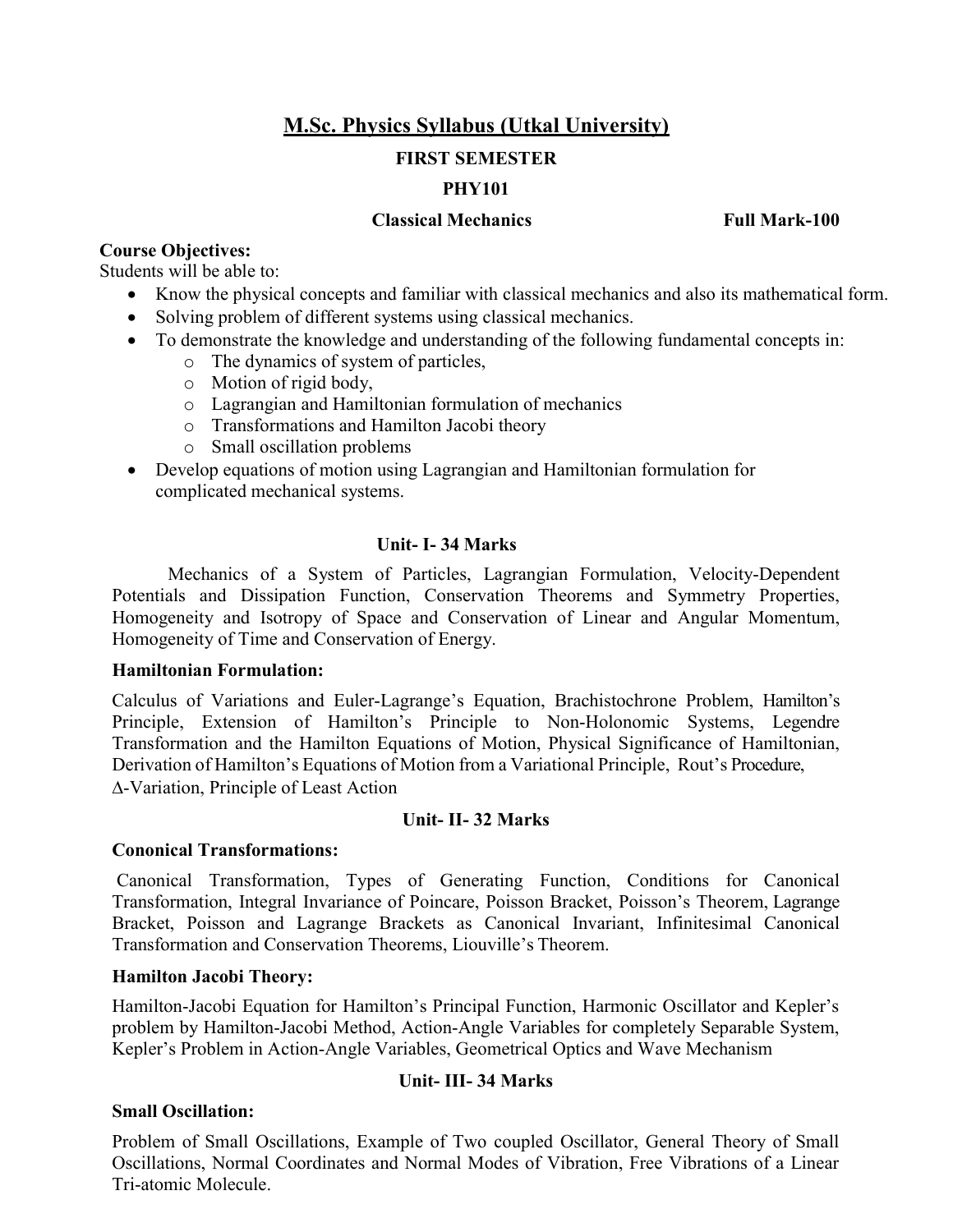Rigid Body Motion: The Independent of Co-ordinates of a Rigid Body, Orthogonal Transformations. The Euler's angles. The Cayley-Klein parameters; Euler's Theorems on the Motion of a Rigid body, Infinitesimal Rotations, Rate of Change of a Vector, The Coriolis Force.

Rigid Body Dynamics: Angular Momentum and Kinetic Energy of Motion about a Point. The Inertia Tensor and Moment of Inertia, Eigen values of Inertial Tensor and the Principal Axis Transformation. The Euler Equations of Motion, Torque-free motion of a rigid body. The Heavy Symmetrical Top with One Point Fixed. Elementary Idea about Nonlinearity and Chaos.

#### Books :

Text : Classical Mechanics – H. Goldstein

Ref : Mechanics – Landau and Liftshitz Analytical Mechanics, L. Hand and J. Finch Classical Mechanics – Corben & Stehle Classical Dynamics – Marion & Thornton Classical Mechanics - J. C. Upadhyaya

#### Course Outcomes:

- Understand the basic mechanical concepts related to discrete and continuous mechanical systems.
- Describe and understand planar and spatial motion of a rigid body and understand the motion of a mechanical system using Lagrange-Hamilton formalism.
- Demonstrate a working knowledge of classical mechanics and its application to standard problems such as central forces.

#### PHY102

#### Mathematical Methods in Physics Full Mark-100

#### Course Objective:

- It will provide students with basic skills necessary for the application of mathematical methods in physics.
- Introduction of various existing mathematical methods in order to analyses theories, methods and interpretations.
- Develop understanding among the students how to use methods within his/her field of study of research and in the field of scientific knowledge to work independently.

#### Unit-I- 34 Marks

#### Complex Variables:

Cauchy's Integral Theorem, Cauchy's integral formula, Calculus of Residues, Cauchy's residue theorem, Evaluation of definite integrals.

#### Tensor Analysis and Differential geometry:

Cartesian tensors in three-space, Curves in three space and Frenet formula, General Tensor Analysis, Covariant derivative and Christoffel symbol, Riemann & Ricci tensor.

#### Unit II – 34 Marks

#### Special Functions:

Solutions of Bessel, Laguerre, Hypergeometric and Confluent Hypergeometric Equations by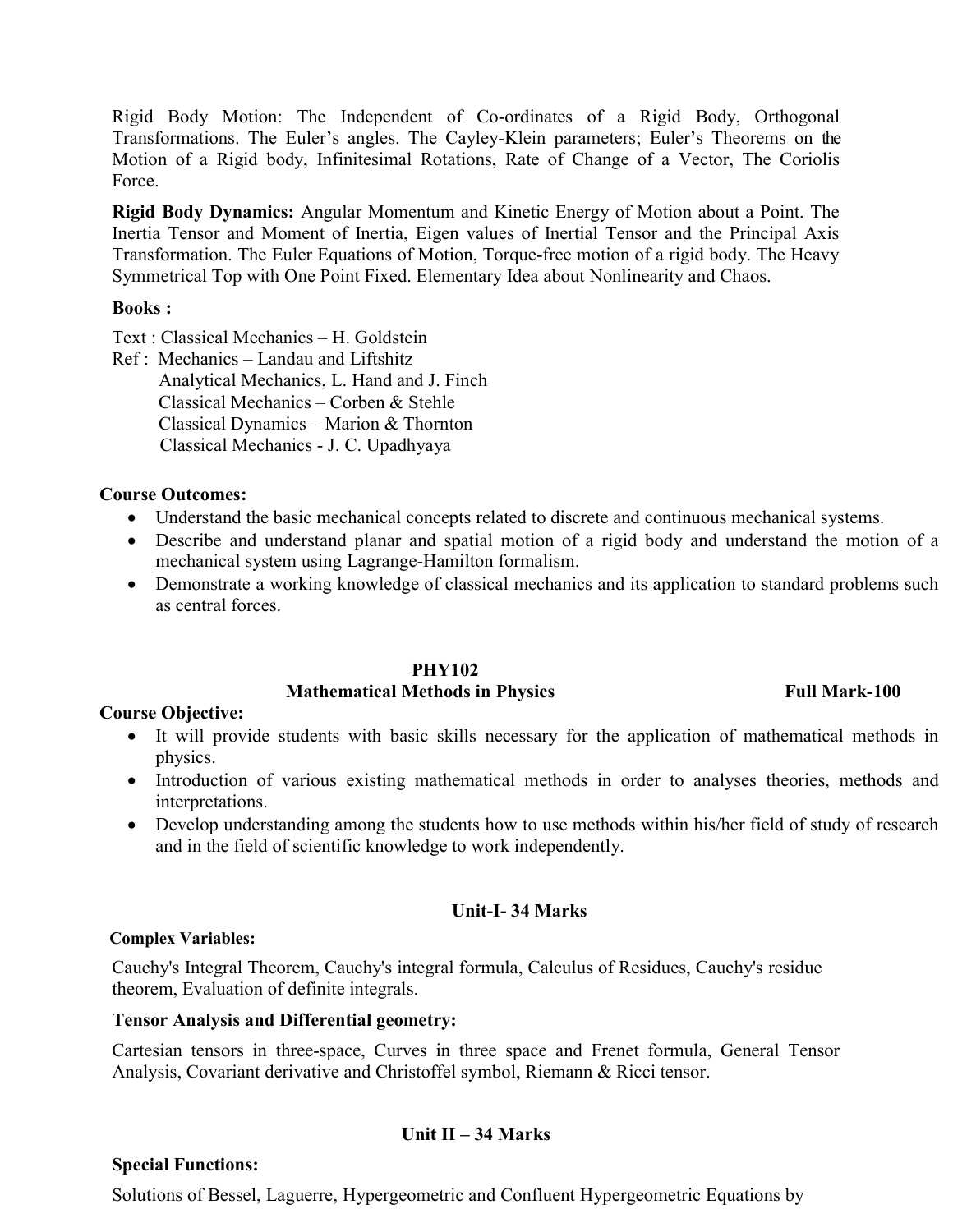generating function method and their properties. Solutions of inhomogeneous Partial Differential Equations by Green's function method.

#### Unit III – 32 Marks

#### Groups and Group Representations:

Definition of groups, Finite groups, examples from Solid State Physics, Sub- groups and classes, Group Representations, Characters, Infinite groups and Lie groups, Irreducible representation of  $SU(2)$ ,  $SU(3)$  and  $O(3)$ ,  $SO(3,1)$ .

#### Books :

Text : Mathematical Methods of Physics – J. Mathews & R. L. Walker;

Mathematics for Physicists – Dennery & Krzywicki;

Mathematical Methods for Physics – Arfken and Weber;

Group Theory – M. Hamermesh

Reference:

Methods of Theoretical Physics, Morse and Feshbach Vol-I, Vol-II.

#### Course Outcomes:

- Demonstrate the utility and limitations of a variety of powerful calculation techniques and to provide a deeper understanding of the mathematics and useful in theoretical physics.
- Understand elementary ideas in linear algebra, special functions and complex analysis.
- Will be able to apply these to solve problems in classical, statistical and quantum mechanics, electromagnetism as well as solid state physics.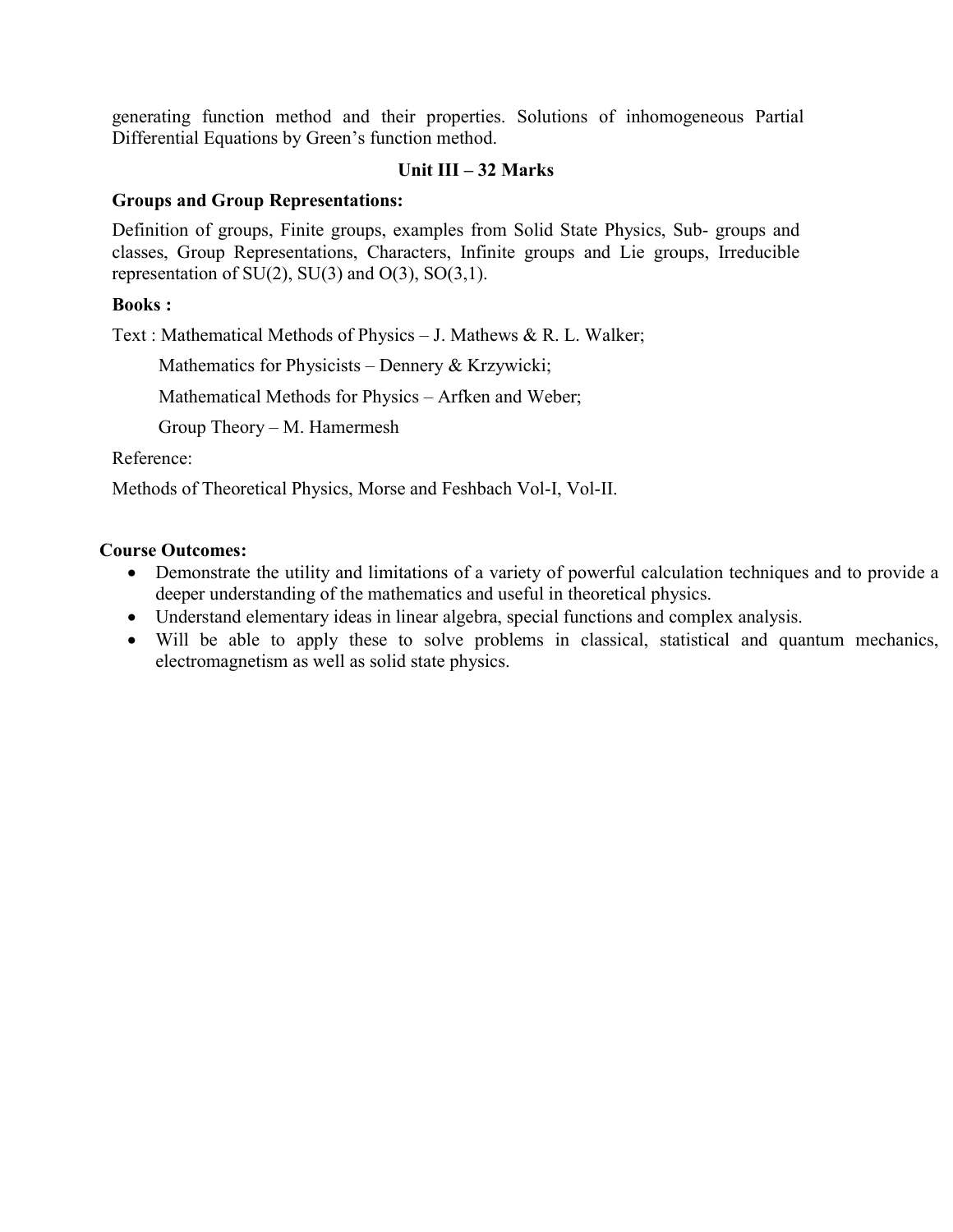#### PHY103

#### Quantum Quantum Mechanics-I 100

#### 100 Marks

#### Course Objectives:

Students will be able to:

- Study postulates and formalism of quantum mechanics
- Study operator formulation of quantum mechanics
- 
- Study operator algebra of orbital angular momentum and spin angular momentum operator
- Study time evolution of a state and operator and apply Schrodinger equation to 1D harmonic oscillator<br>• Study operator algebra of orbital angular momentum and spin angular momentum operator<br>• Study motion in spherical sy • Study motion in spherical symmetric potential and apply Schrodinger equation to solve hydrogen atom

#### Unit-I-32 Marks

General Principles of Q.M.: Linear Vector Space Formulation : Linear Vector Space (LVS) and its General Principles of Q.M.: Linear Vector Space Formulation : Linear Vector Space (LVS) and its generality, Vectors – scalar product, metric space, basis vectors, linear independence, linear superposition of general quantum states, orthonormality of basis vector, completeness, Schmidt's orthonormalisation procedure, Dual space, Bra and Ket vectors.

Operators – linear, Adjoint, Hermitian, unitary, inverse, anti-linear operators, Noncommutativity and uncertainty relation, complete set of compatible operators, Simultaneous Measurement, Projection operator, Eigen values and eigen vectors of linear, Hermitian, unitary operators, Matrix representation of vectors and operators, matrix elements, eigen value equation and expectation values, algebraic result on eigen values, transformation of basis vectors, similarity transformation of vector and operator representation, diagonalisation. exar, Adjoint, Hermitian, unitary, inverse, anti-linear operators, Noncommutativity<br>
v relation, complete set of compatible operators, Simultaneous Measurement,<br>
ator, Eigen values and eigen vectors of linear, Hermitian, u

Vectors of LVS and wave function in coordinate, momentum and energy representations.

#### Quantum Dynamics:

Time evolution of quantum states, Time evolution operator and its properties, Schrodinger picture, Heisenberg picture, Interaction picture, Equations of motion, Operator method solution of 1D Harmonic oscillator, Matrix representation and time evolution of creat and annihilation operators, Density transformation of vector and operator representation, diagonalisation.<br>
Vectors of LVS and wave function in coordinate, momentum and energy representation:<br> **Quantum Dynamics:**<br>
Time evolution of quantum states, Time evolu

#### Unit-II-34 Marks

#### Rotation and Orbital Angular Momentum:

Rotation Matrix, Angular momentum operators as the generators of rotation,  $L_x$ ,  $L_y$ ,  $L_z$ and  $L^2$  and their commutator relations, Raising and lowering operators. (L<sub>+</sub> and L). L<sub>x</sub>, L<sub>y</sub>, L<sub>z</sub> and  $L^2$  in spherical polar coordinates, Eigen values and Eigen functions of  $L_z$ ,  $L^2$  (OP method) spherical harmonics, Matrix representation of  $L_{+}$ , L. and  $L^{2}$ .

#### Spin Angular Momentum:

Spin  $\frac{1}{2}$  particles, pauli spin matrices and their properties Eigenvalues and Eigen functions, Spinor transformation under rotation.

#### Addition of angular momentum:

Total angular momentum J. Eigen value problem of  $J_z$  and  $J^2$ , Angular momentum<br>s. Addition of angular momenta and C.G. co-efficients, Angular momentum states for matrices. Addition of angular momenta and C.G. co-efficients, Angular momentum states for composite systems in the angular momenta  $(1/2, 1/2)$  and  $(1, 1/2)$ 

#### Unit – III – 34 Marks

#### Motion in Spherically symmetric Field :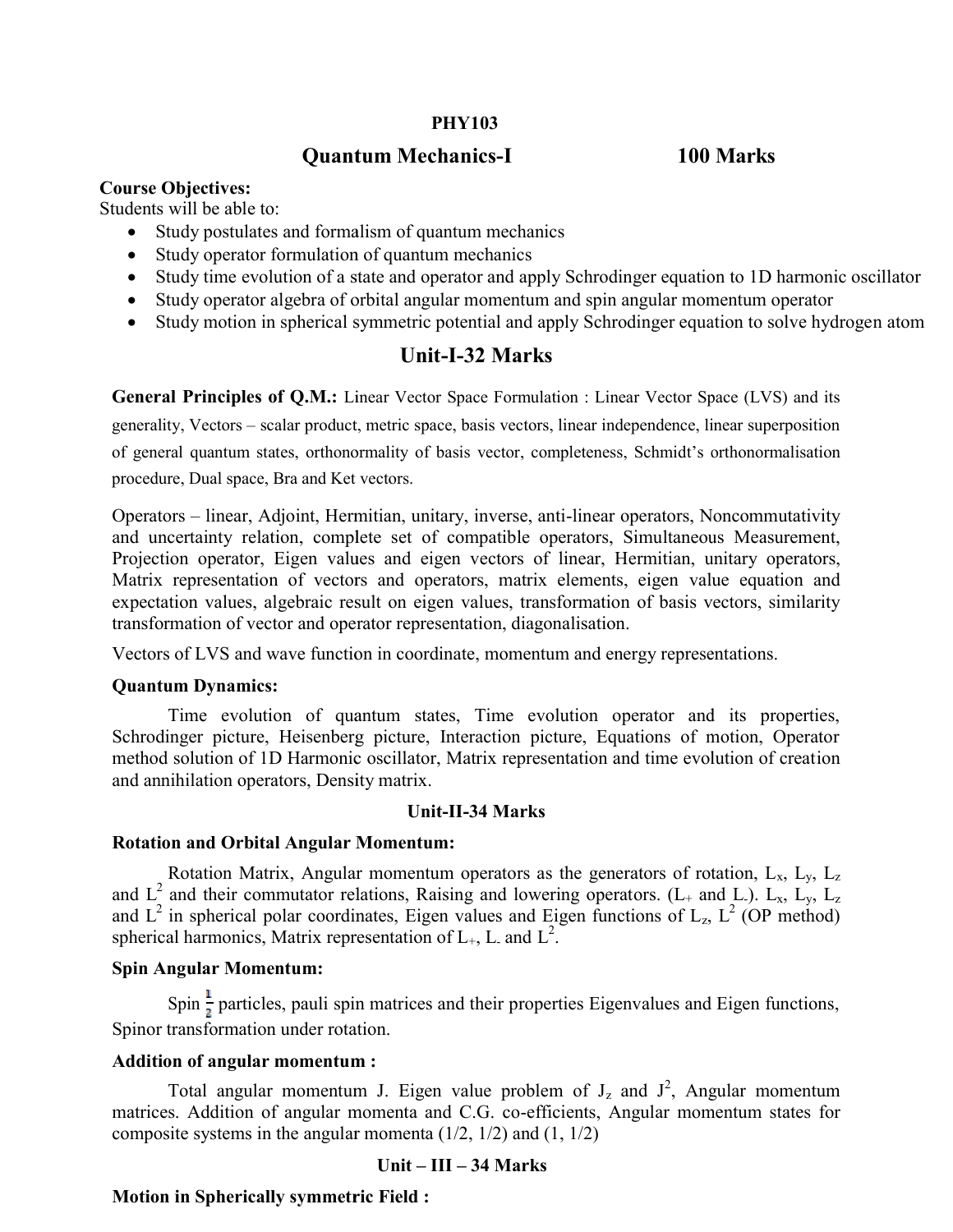Hydrogen atom, Reduction to equivalent one body problem, Radial equation, Energy eigen values and eigen functions, degeneracy, radial probability distribution. Free particle

problem incoming and outgoing spherical waves, expansion of plane waves in terms of spherical waves, Bound states of a 3-D square well, particle in a sphere.

#### Text Books :

Quantum Physics – S. Gasiorowicz Quantum Mechanics- L-I Schiff/ J.Sukurai/ E.Merzbacher/ A.Messiah, Vol.I Advanced Quantum Mechanics – P.Roman Quantum Mechanics –R. Shankar Quantum Mechanics –A. Ghatak and S. Lokanathan Quantum Mechanics – S. N. Biswas Ref. Books: Quantum Mechanics – A. Das Elementary Theory of Angular Momentum – M.E. Rose Principles of Quantum Mechanics – P. A. M. Dirac Quantum Mechanics (Non-relativistic theory) – L. D. Landau and E. M. Lifshitz

#### Course Outcomes:

- State basic postulates of quantum mechanics
- Understand the Hermitian operators, projection operators, unitary operators etc.
- Solve Schrodinger equation of harmonic oscillator problem completely using operator method
- State addition of angular momentum theorems and spin angular momentum statistics
- Solve for the hydrogen atom using Schrodinger equation

### PHY 104/204

Computational Methods in Physics Full Marks -100

# (Practical Paper)

#### Course Objectives:

Students will be able to:

- To learn computer programming using FORTRAN 90 and C,
- To solve physics problems through different numerical techniques
- Use computer programming for simulation and data analysis

#### Unit-I-50 Marks

Introduction to computational physics, computer architecture overview, tools of computational physics, introduction to storage in computer memory, stored programme concepts, storage media, computer operating system, compilers, LINUX Commands, Machine representation, precision and errors. Introduction to Linux and Computer Programming Language, Introduction to Graphics.

Programming in FORTAN: Introduction to FORTRAN, Structure of a FORTRAN program, Input and output statements, Control statements, Arrays, Sub programs, Data Files, examples of writing FORTRANprogramming of computational methods.

Programming in C: Structure of C program, compilation, constants, variables & data types, initializing variables, arithmetic operators, data input and data output, control structures, decision making and looping statements, arrays, examples of writing C- programming of computational methods.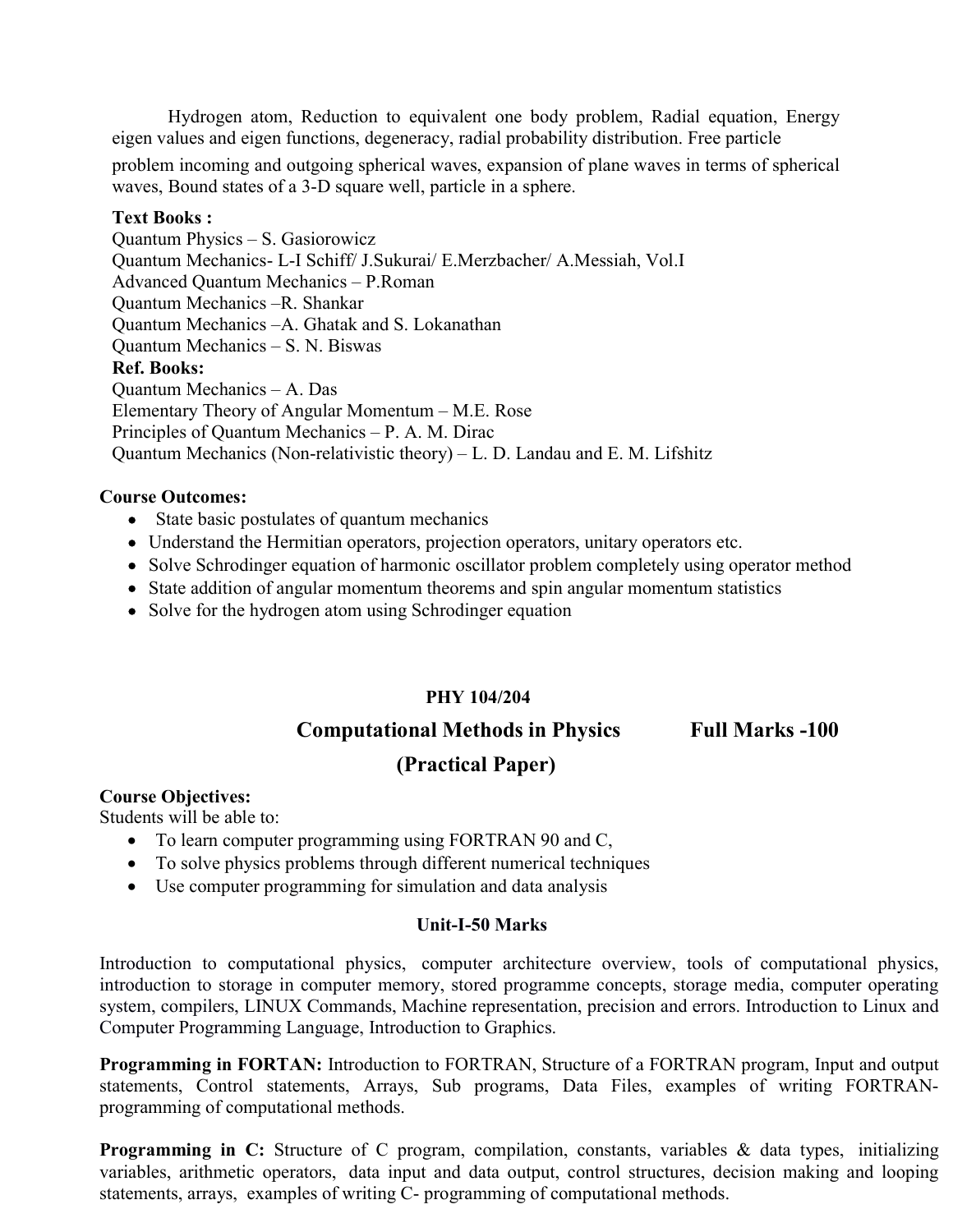#### Numerical Techniques:

Interpolation, solution of algebraic equation, least-square curve fitting, linear algebra and matrix manipulations, inversion, eigenvectors and eigen values, numerical differentiation, numerical integration, Numerical solution of ordinary differential equations: Euler and Runge-Kutta methods, random number generation.

#### Unit-II-50 Marks

#### Computer Programming:

#### A. Exercises for acquaintance:

- 1. Find the largest or smallest of a given set of numbers
- 2. Generate and print first hundred prime numbers
- 3. Sum of an AP series, GP series, Sine series, Cosine series
- 4. Factorial of a number
- 5. Transpose a square matrix
- 6. Matrix multiplication, addition
- 7. Trace of a matrix
- 8. Evaluation of log and exponentials
- 9. Solution of quadratic equation
- 10. Division of two complex numbers
- 11. Find the sum of the digits of a number

#### B. Numerical Analysis:

- 1. Interpolation by Lagrange method
- 2. Numerical solution of simple algebraic equation by Newton- Raphson method
- 3. Least Square fit using rational functions
- 4. Numerical integration: Trapezoidal method, Simpson's method, Romberg integration,
- 5. Gauss quadrature method
- 6. Eigen values and eigenvectors of a matrix
- 7. Solution of linear homogeneous equations
- 8. Matrix inversion.
- 9. Solution of ordinary differential equation by Runge-Kutta Method
- 10. Solution of Radioactive decay equation, Simple harmonic oscillator, Schrödinger equation

#### Books:

- 1. V. Rajaraman, Fundamentals of Computers (Prentice Hall, India).
- 2. C. Xavier, Fortran 77 and Numerical methods.
- 3. V. Rajaraman, Computer Programming in FORTRAN 90 and 95.
- 4. P.S. Grover, Programming and Computing with FORTRAN 77/90, (Allied Publishers)
- 5. Brain W. Kernighan and Dennis. M. Ritchie, The C Programming Language, New Delhi: Prentice-Hall of India.
- 6. Byron S. Gottfried. Schaum's outline of Theory and Problems of Programming with C, New Delhi: Tata McGraw-Hill.
- 7. A. Klein and A. Godunov, Introductory Computational Physics, Cambridge University Press .
- 8. An Introduction to Computational Physics, T. Pang, Cambridge University Press.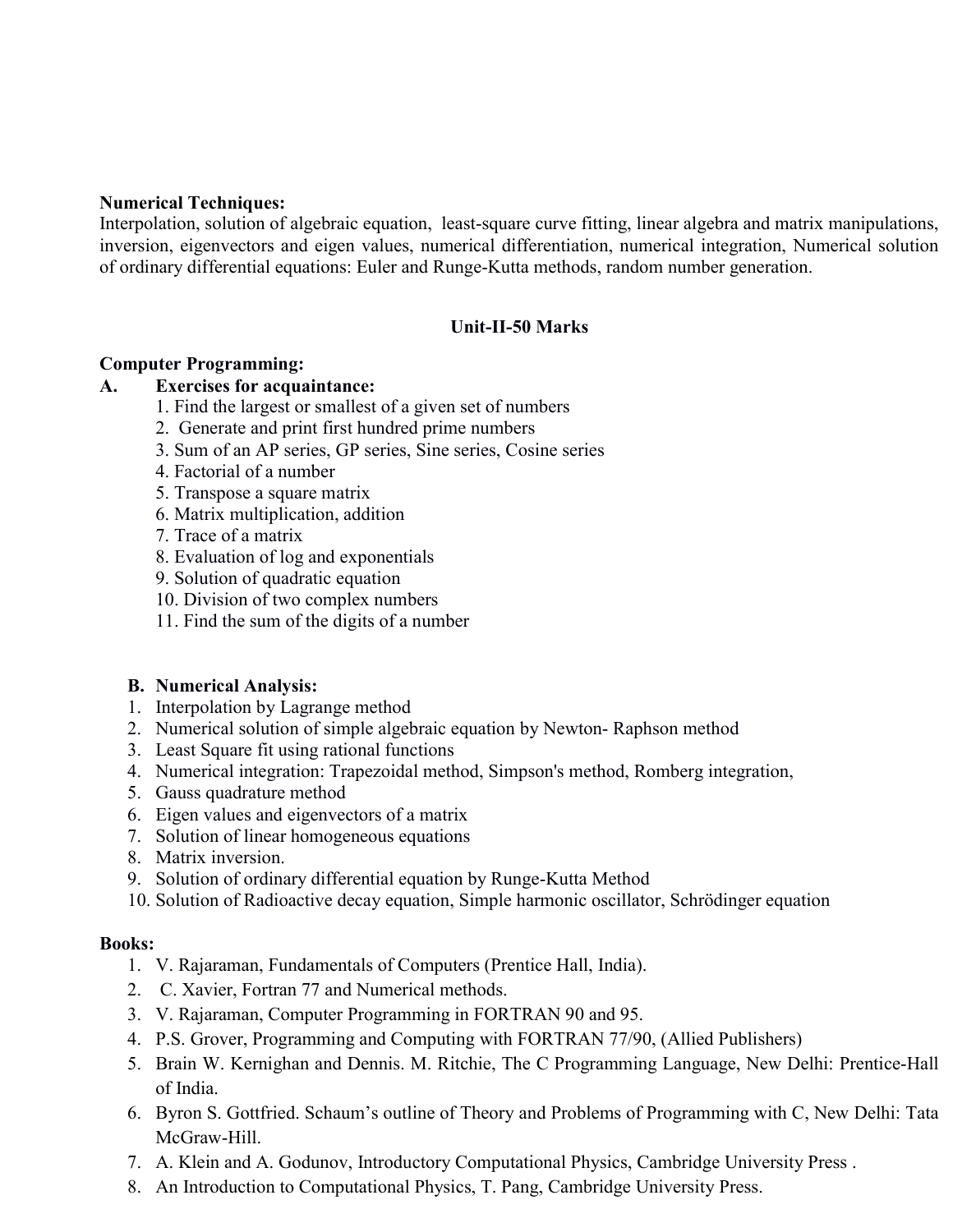- 9. Computer Oriented Numerical Methods- R.S.Salaria.
- 10. Hildebrand, F. B., Introduction to Numerical Analysis, Tata McGraw-Hill.
- 11. E. Balagurusamy, Numerical Methods, New Delhi: Tata McGraw-Hill.
- 12. Numerical Recipes: The Art of Scientific Computing, by William H. Press, Saul A. Teukolsky, William T. Vetterling, Brian P. Flannery.

#### Course Outcomes:

Students will be able to:

- Write computer programs using FORTRAN 90 and C
- Use different numerical methods to solve problems using computer programs.
- Simulate physical systems using Monte Carlo Method.

#### PHY 104/204

#### Modern Physics and Optics

#### Full Mark-100 (Practical Paper)

#### Course Objectives:

- To analyze various situations or phenomena associated with modern physics and optics physics using basic principles.
- This course will introduce the student to a broad range of physical phenomena involving optics, and modern physics.

Measurement of Rydberg constant Babinet"s compensator Michelson Interferometer Fabry-Perot Interferometers onstant deviation spectroscope e/m measurement by Braun tube e/m measurement by Magnetron Valve Method e/m measurement by Thomson Method Magnetic field measurement by search coil Ferroelectric transmission point by Dielectric Constant Measurement Rectification by junction Diode using various filters Characteristics of a Transistor Dielectric constant of solid (wax) by Lecher Wire Verification of Richardson"s  $T^{3/2}$  low Determination of Planck's constant by total Radiation Method Determination of Planck's constant by Reverse Photoelectric effect method Hysteresis loop tracer Determination of 'e' by Millikan's oil drop experiment Measurement of attenuation and phase shift of A.C. in L.C.R. net work RF characteristics of coil Study of power supply Calibration of an oscilloscope Stefan's constant measurement Existence of discrete energy level by Frank Hertz experiment. M.Sc. Experiments developed by Indian Academy of Sciences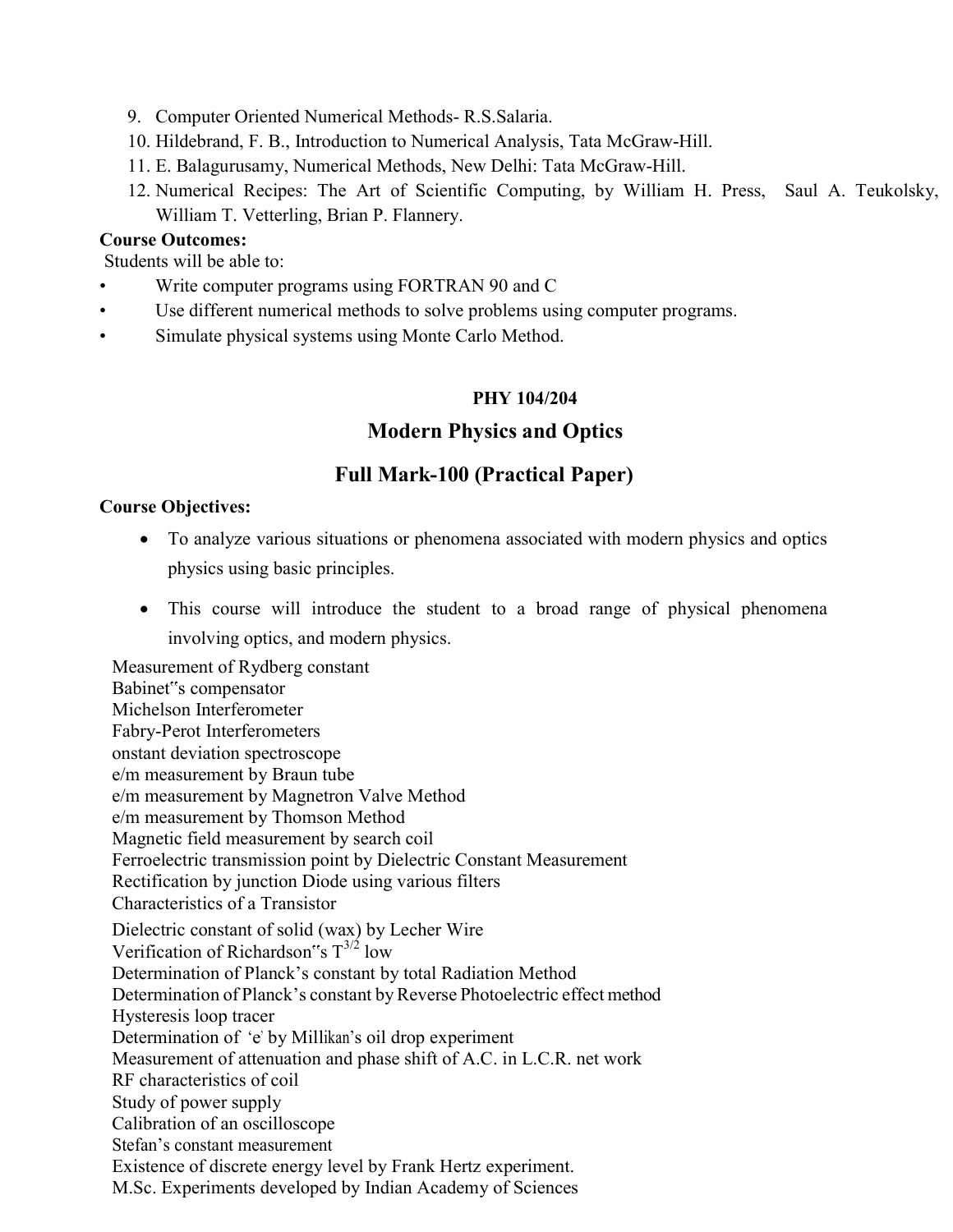#### Course Outcomes:

Students will be able to:

To verify experimentally some of the laws and principles associated with modern physics and optics.

### SECOND SEMESTER

# PHY201

# Quantum Mechanics – II (Application to Atomic and Molecular Physics)

# Full Marks –100

#### Unit-I- 34 Marks

#### Course Objectives:

Students will be able to:

- Understand the importance of perturbation theory in quantum mechanics
- Study time independent and time dependent perturbation theory and apply those to various physical problem
- Understand fine structure of hydrogen atom, Stark effect, Zeeman effect,
- Understand interaction of radiation with matter, selection rules
- Understand quantum mechanical description of scattering
- Understand variational principle and its application

#### Approximation Methods for Stationary States:

Rayleigh Schrodinger Method for Time-Independent Non-Degenerate Perturbation Theory, First and Second Order Correction, Perturbed Harmonic Oscillator, Anharmonic Oscillator, The Stark Effect, Quadratic Stark Effect and Polarizability of Hydrogen atom, Degenerate Perturbation Theory, Removal of Degeneracy, Parity Selection Rule, Linear Stark Effect of Hydrogen atom, Spin-Orbit Coupling, Relativistic Correction, Fine Structure of Hydrogen like Atom, Normal and Anomalus Zeeman Effect, The Strong-Field Zeeman Effect, The Weak-Field Zeeman Effect and Lande"s g-factor.

#### Variational Methods:

Ground State, First Excited State and Second Excited State of One-Dimensional Harmonic Oscillator, Ground State of H-atom and He-atom, Hydrogen molecule, Hydrogen molecule ion, Rotational and Vibrational Degrees of Freedom.

### UNIT II 34 Marks

### WKB Approximation Method:

General Formalism, Validity of WKB Approximation Method, Connection Formulas, Bohr Somerfield Quantization Rule, Application to Harmonic Oscillator, Bound States for Potential Wells with One Rigid Wall and Two Rigid Walls, Tunneling Through a Potential Barrier, Cold Emission, Alpha Decay and Geiger-Nuttal relation.

### Time Dependant Perturbation Theory:

Transition Probability, Constant and Harmonic Perturbation, Fermi Golden Rule,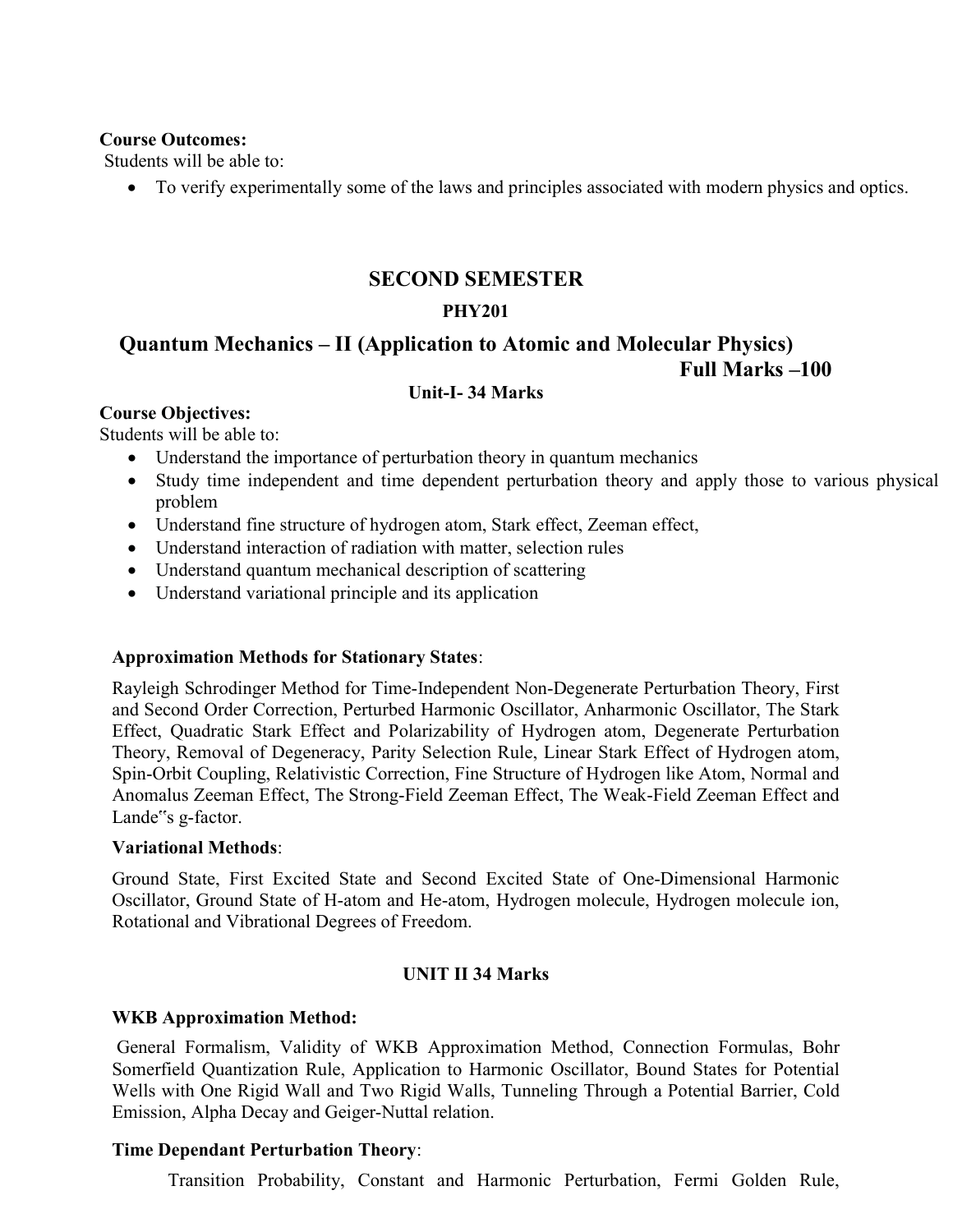Interaction of one electron atoms with electromagnetic radiation, Basic Principles of Laser and Maser. Electric Dipole Radiation and Selection rules. Spontaneous Emission Einstein"s A, B-Coefficients, radiation, Quantum description of spontaneous emission.

#### UNIT III 32 Marks

#### Scattering Theory:

Scattering amplitude and differential cross Section, Relation between Lab and CM cross sections, Born Approximation. Application to Coulomb and Screened Coulomb Potential,.Partial Wave Analysis for Elastic and Inelastic Scattering, Effective Range and Scattering Length, Optical Theorem, Black Disc-Scattering, Hard-Sphere Scattering, Resonance Scattering from a Square Well Potential, Scattering of identical particles.

#### Course Outcomes:

Students will be able to:

- Derive energy and wave function for physical system using time independent perturbation theory
- Derive transition probability under time dependent perturbation theory
- Explain Stark effect, origin of polarizability and dipole moment, fine structure of hydrogen atom and Zeeman effect
- Understand the dipole selections rules in various atomic transitions
- Solve the scattering cross-section for various scattering process such as black sphere scattering, hard sphere scattering and inelastic scattering
- Apply variational principle to find out the ground state energy of the various physical system

#### Text Books:

Quantum Physics - S. Gasiorowicz. Quantum Mechanics- N. Zettili Quantum Mechanics- B.H. Bransden, C.J. Joachain Quantum Mechanics - R. Shankar Quantum Mechanics - A. K. Ghatak and S. Lokanathan Quantum Mechanics- A. Das Reference Books : Introductory Quantum Mechanics- R. Liboff Quantum Mechanics- E. Merzbacher Quantum Mechanics - S. N. Biswas Quantum Mechanics - L.I. Schiff Quantum Mechanics vol I - A.Messiah Principles of Quantum Mechanics - P. A. M. Dirac Quantum Mechanics (Non-relativistic theory) - Landau and Lifshitz Modern Quantum Mechanics - J. J. Sakurai Advanced Quantum Mechanics – P. Roman Elementary Theoryof Angular Momentum - M.E. Rose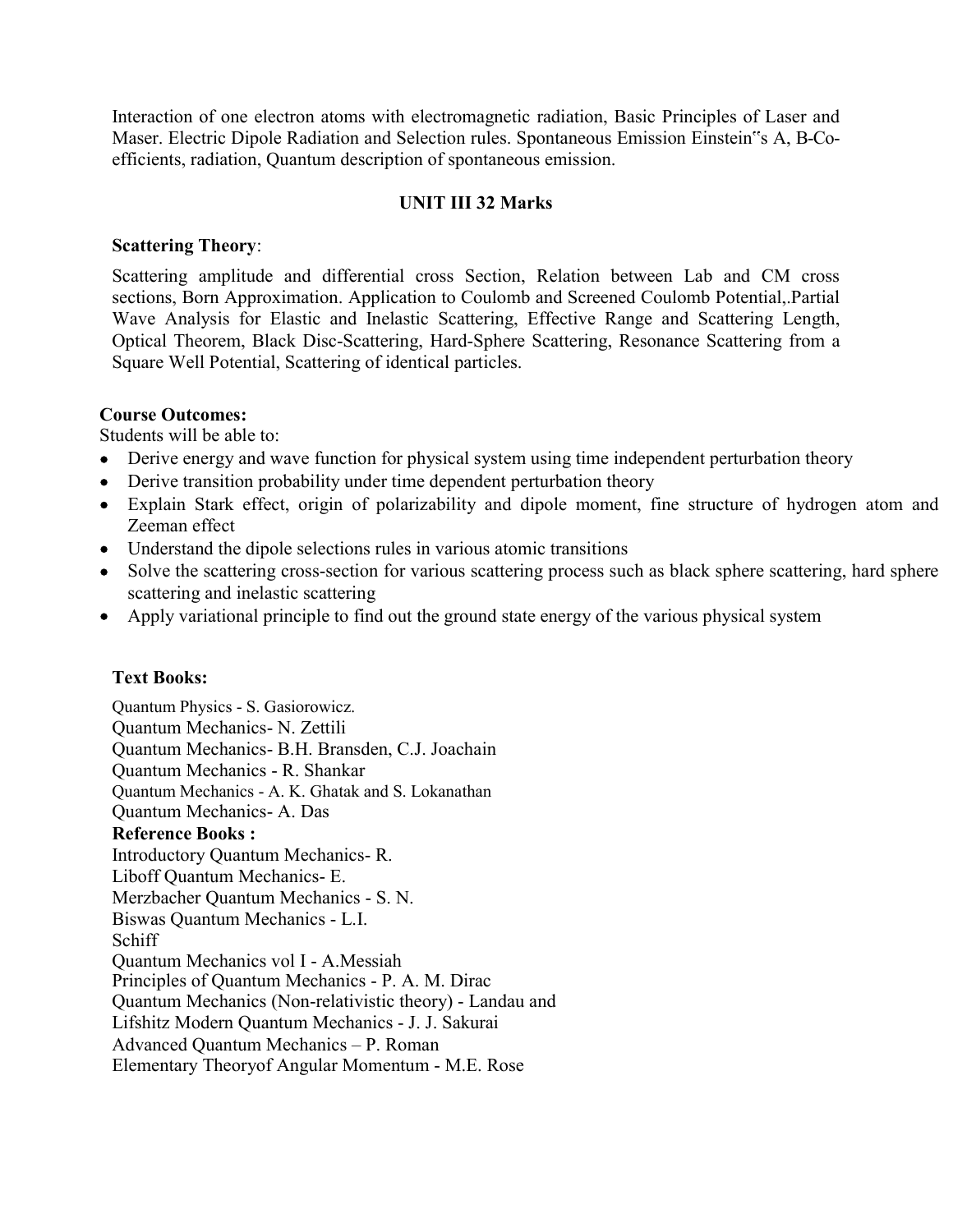# PHY 202

# Classical Electrodynamics Full Marks -100

#### Course Objectives:

Students will be able to:

- Study the Maxwell's wave equation in different dielectric media and free space
- Understand vector and scalar potential and their importance in electromagnetics
- Study electromagnetic energy transport and Poynting vector
- Understand Lorentz and Coulomb gauge conditions, covariant form of Maxwell's equation.
- Study laws of geometrical optics using Maxwell's equation
- Study Kramer Kronig relation on reflection and absorption of electromagnetic wave
- Study and understand propagation of electromagnetic waves in different types of waveguides.
- Study of retarded potential and solving it by Green's Function techniques for different types of charge distributions
- Study electric, magnetic dipole and quadrupole radiation
- Study electromagnetic radiation due to moving point charge and accelerated charge

#### Unit. I-32 Marks

Maxwell's Equation: Maxwell"s equations in free space; Magnetic charge; Maxwell"s equations inside matter; Displacement current; Vector and scalars potentials; Wave equation for potentials; Lorentz and Coulomb gauge conditions; Wave equation for Electric and Magnetic fields in absence of sources.

#### Covariant Formulation of Maxwell's Equation:

Lorentz transformation; Scalars, vectors and Tensors; Maxwells equations and equations of continuity in terms of  $A_\mu$  and  $J_\mu$ ; Electromagnetic field tensor and its dual; Covariant form of Maxwell"s equations; Lagrangian for a charged particle in presence of external electromagnetic field and Maxwell's equation as Euler-Lagrange equations.

#### Unit.II-34 Marks

#### Plane Waves in Non-Conducting Media:

Plane waves in non-conducting media; velocity of wave propagation and energy flow;linear,circular and elliptic polarisation; Reflection and refraction of electromagnetic waves at a plane interface between dielectrics; normal and oblique incidence; total internal reflection and polarisation by reflection; waves in dispersive media,Kramer-Kronig relation.

#### Plane Waves in Conduction Media:

Plane waves in conduction media; Reflection and transmission at a conducting surface; Cylindrical cavities and wave guides; Modes in rectangular wave guide and resonant cavities.

### Unit. III-34 Marks

#### Green's Function Solution for Retarded Potential:

Green's function solution of potential form of Maxwell's equations, Retarded and advanced Green's Functions.

#### Multipole Radiation:

Potential,Fields and radiation due to an oscillating electric dipole; radiation due to a centre -fed linear antenna; angular distribution of power radiated; Rayleigh Scattering.

Magnetic dipole and Electric Quadrupole radiation.

# Radiation by Point Charge: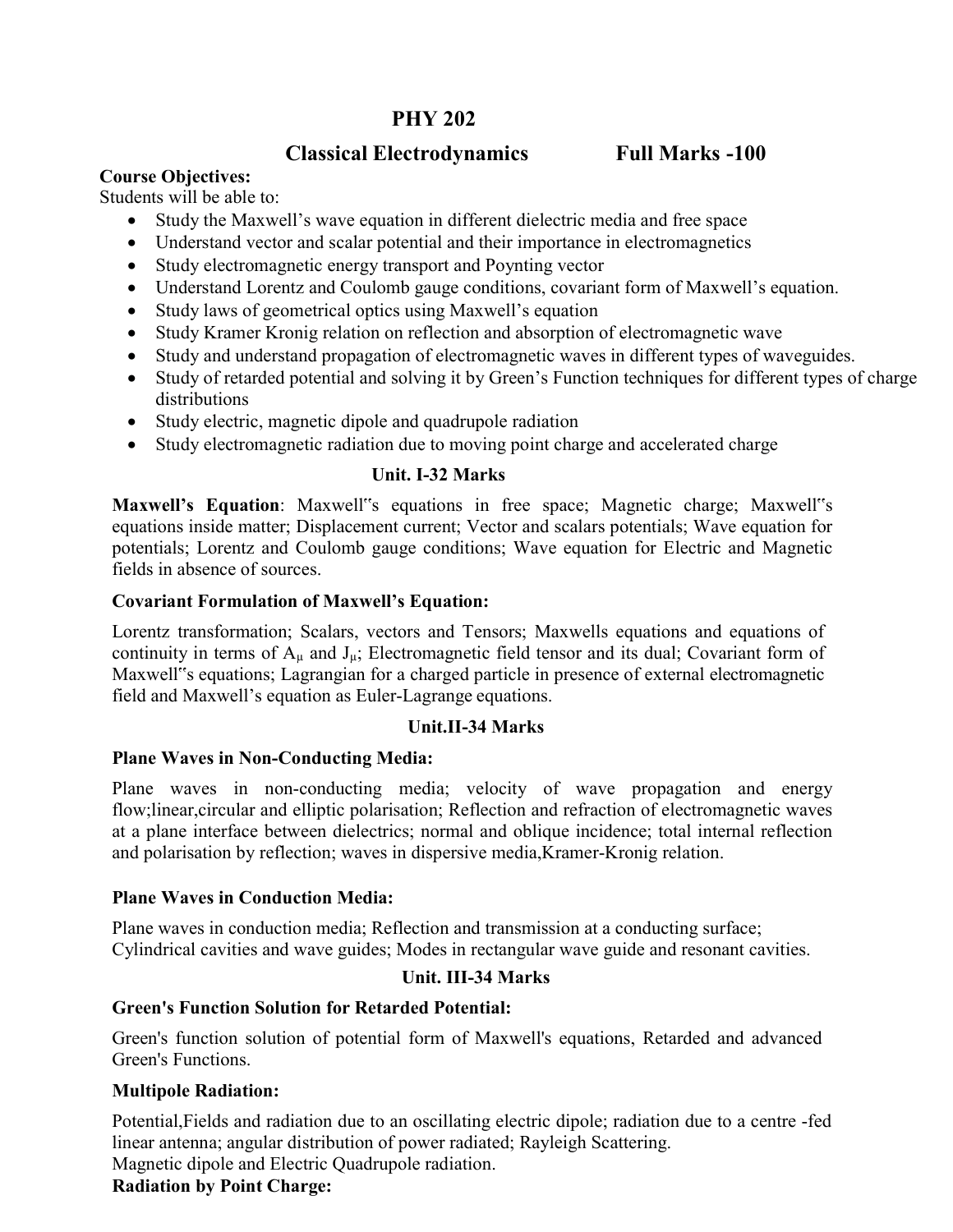Lienard-Weichert potential, Field due to a point charge, Angular distribution of radiation and total power radiated by an accelerated charge, Larmor's formula, Thomson's scattering.

#### Course Outcomes:

Students will be able to:

- Demonstrate and analyze Maxwell's wave equation in different media
- Derive scalar and vector potential in presence of different sources
- Derive the Poynting theorem
- Apply Gauge invariance condition to Maxwell's equation
- Derive Maxwell's equation in co-variant form
- Derive covariant form of Maxwell's equations
- Derive relation between reflection coefficient and absorption coefficient
- Calculate different modes of electromagnetic waves in waveguides
- Calculate angular distribution of radiation and power emitted by dipole
- Show that accelerating charge produce electromagnetic radiation

#### Books:

Text Books: Classical Electrodynamics - J. D. Jackson Reference Books: Classical Theory of Fields - L.Landau & Lifsitz Introduction to Electrodynamics - D.J.Griffiths. Principles of Optics-M.Born and E. Wolf Introduction to Electrodynamics- Capri and Panat

#### PHY203

#### Basic Condensed Matter Physics Full Marks –100

#### Course Objectives:

Students will be able to:

- Know the diffraction condition in reciprocal space
- Understand the crystal bonding types in solid
- Understand the specific heat of solid and metals
- Know Kramer Kronig-penny model of electron ion interaction.
- Know the properties of semiconductor materials
- Know the properties of superconductor and high Tc superconductor

#### Unit-I-32 Marks

 Diffraction of electromagnetic waves by crystals: X-rays, Electrons and Neutrons, Symmetry operations and classification of Bravais lattices, common crystal structures, reciprocal lattice, space groups, translational symmetry of crystals, symmetry operations in space groups, Brillouin zone, X-ray diffraction, Bragg's law, Von Laue's formulation, diffraction from non-crystalline systems. Geometrical factors of SC, FCC, BCC and diamond lattices; Basis of quasi crystals.

Crystal Binding: Bond classifications – types of crystal binding, covalent, molecular and ionic crystals, London theory of van der Waals, hydrogen bonding, cohesive and Madelung energy.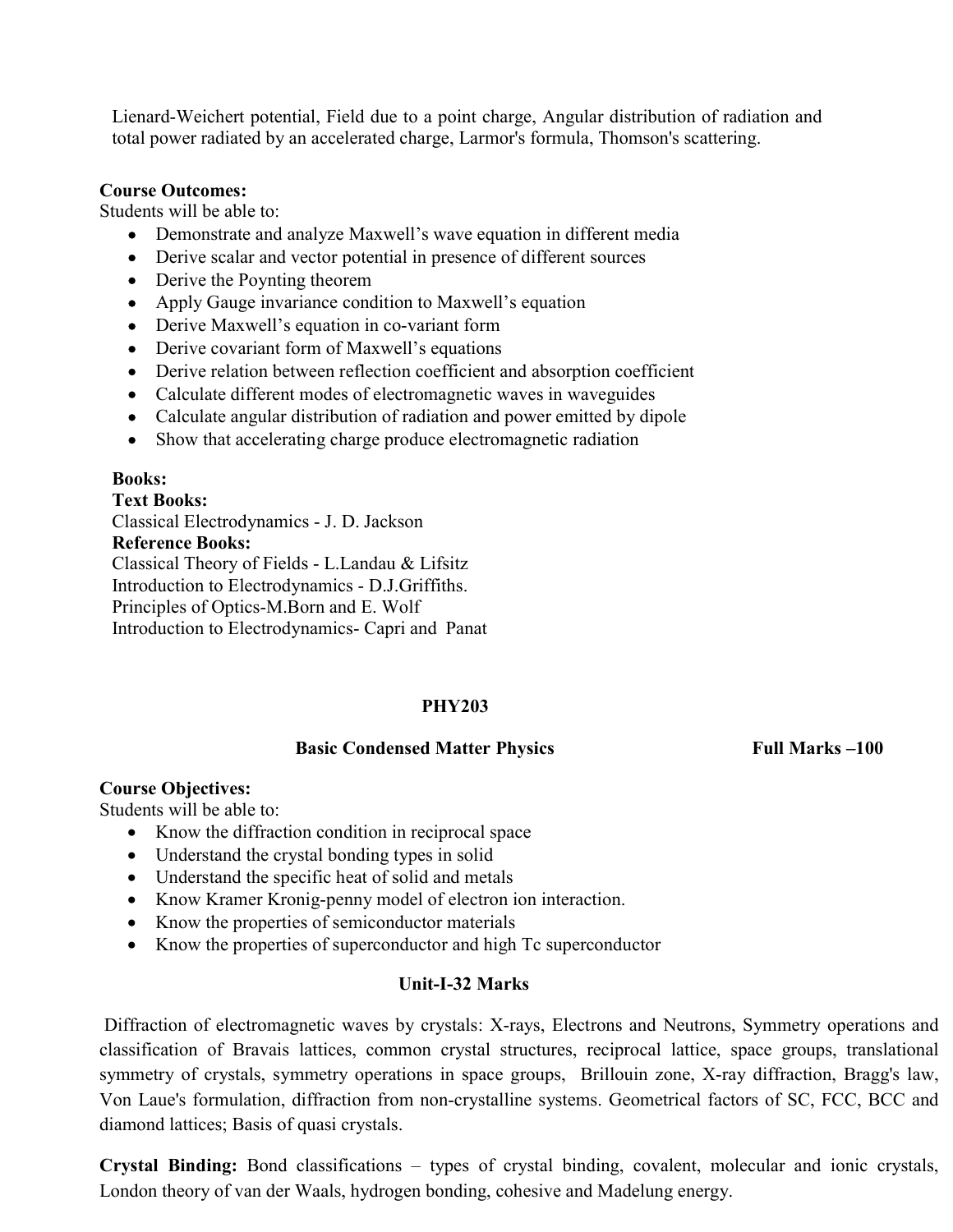#### Unit II-34 Marks

Lattice Dynamics: Failure of the static lattice model, adiabatic and harmonic approximation, vibrations of linear monatomic lattice, one-dimensional lattice with basis, models of three-dimensional lattices, quantization of lattice vibrations, Einstein and Debye theories of specific heat, Specific heat of metal, phonon density of states, neutron scattering.

Band theory of Solids: Periodic potential and Bloch's theorem, Kronig Penney model, weak potential approximation, density of states in different dimensions, energy gaps, Fermi surface and Brillouin zones. Origin of energy bands and band gaps, effective mass, tight-binding approximation and calculation of simple bandstructures. Motion of electrons in lattices, Wave packets of Bloch electrons, semi-classical equations of motion, motion in static electric and magnetic fields, theory of holes, cyclotron resonance.

#### Unit-III-34 Marks

#### Semiconductors:

Intrinsic and impurity semiconductors, band gap, law of mass action, intrinsic carrier concentration, mobility in the intrinsic region, p-n junction rectification.

#### Superconductivity:

Phenomenology, review of basic properties, Meissner effect, Type-I and Type-II superconductors, thermodynamics of superconductors, London's phenomenological theory, flux quantization, Copper instability, BCS theory of superconductivity, Superconducting ground state and gap equation at T= 0K. Josephson effects, Ginzburg- Landau theory, SQUID, High Tc superconductors: Elementary ideas.

#### Course Outcomes:

- Understand the difference in direct space and Reciprocal lattice space
- Understand the mode of vibrations and Dispersion relation
- Derive Specific heat equation for the metal and insulator
- Derive the Law of mass action relation for the semiconductor material
- Understands the Cooper pair and energy gap in Superconductor

#### Textbooks:

- 1. C. Kittel, Introduction to Solid State Physics, Wiley.
- 2. N. W. Ashcroft and N.D. Mermin, Solid State Physics, Brooks/Cole.
- 3. J. M. Ziman, Principles of the Theory of Solids, Cambridge University Press.
- 4. A. J. Dekker, Solid State Physics, Macmillan.
- 5. Superconductivity by V. L. Ginzburg and E. A. Andryushin (World Scientific, 1994)
- 6. Introduction to Superconductivity and high-Tc materials by Michel Cyrot and Davor Pavuna, (World Scientific, 1992).
- 7. Fundamentals of Crystallography, C. Giacovazzo, H. L. Monaco, D. Viterbo, F. scordari, G. Gilli, G. Zanotti, M. Cattl (Oxford University Press).

#### Reference books:

1. G. Burns, Solid State Physics, Academic Press.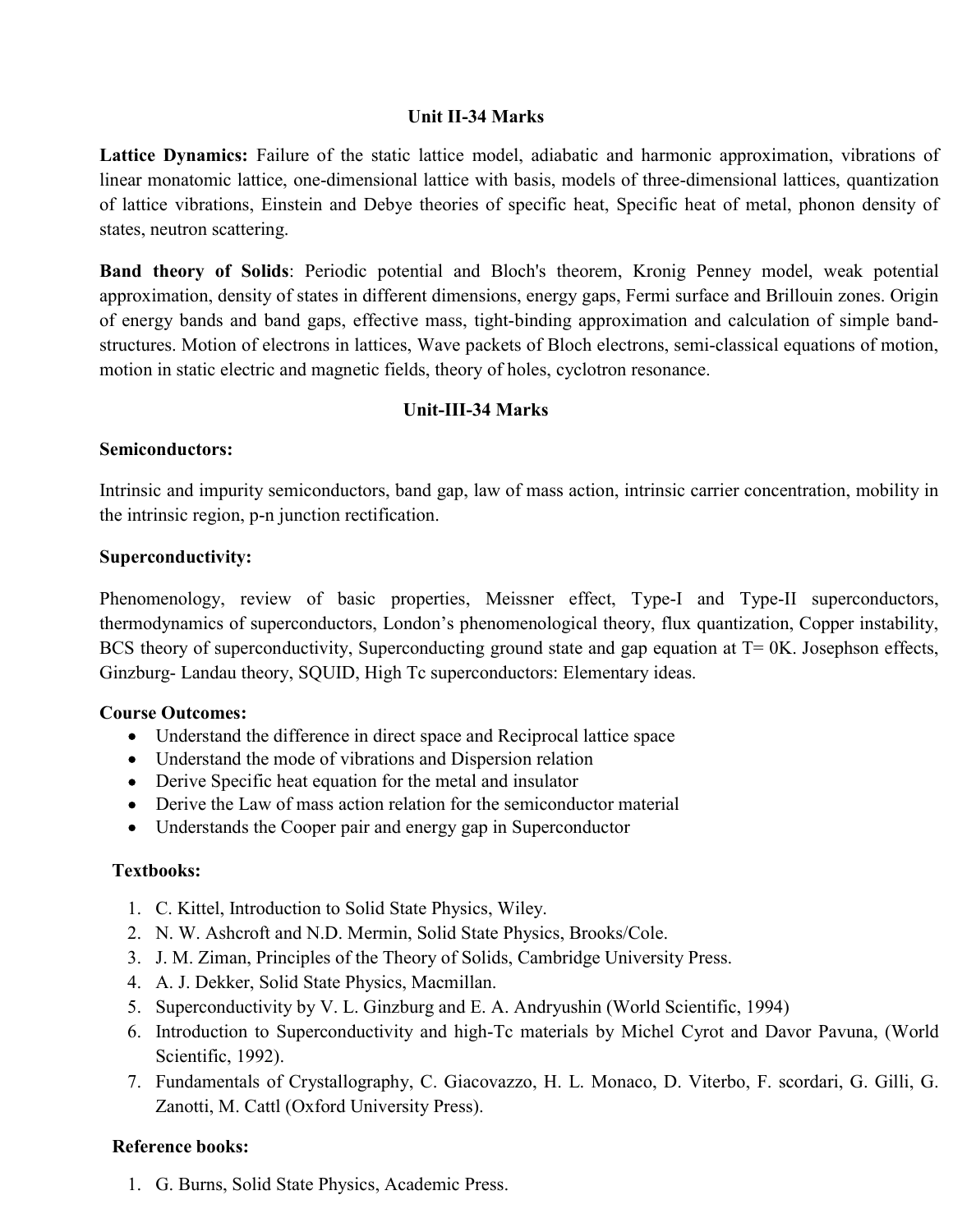- 2. M. P . Marder, Condensed Matter Physics, Wiley.
- 3. P. M. Chaikin and T. C. Lubensky, Principles of Condensed Matter Physics, Cambridge University Press.
- 4. M. Tinkham, Introduction to Superconductivity, CBS
- 5. T. Inui, Y. Tanabe and Y. Onodera, Group Theory and Its Applications in Physics (Springer Series in Solid-State Sciences).

#### PHY 104/204 **Modern Physics and Optics Full Mark-100** (Practical Paper)

#### Course Objectives:

- To analyze various situations or phenomena associated with modern physics and optics physics using basic principles.
- This course will introduce the student to a broad range of physical phenomena involving optics, and modern physics.

Measurement of Rydberg constant

Babinet"s compensator

Constant deviation spectroscope

e/m measurement by Braun tube

e/m measurement by Magnetron Valve Method

e/m measurement by Thomson Method

Magnetic field measurement by search coil

Ferroelectric transmission point by Dielectric Constant

Measurement Rectification by junction Diode using various filters

Characteristics of a Transistor

Dielectric constant of solid (wax) by Lecher Wire

Verification of Richardson"s  $T^{3/2}$  low

Determination of Planck's constant by total Radiation Method

Determination of Planck's constant by Reverse Photoelectric effect method

Hysteresis loop tracer

Determination of 'e' by Millikan's oil drop experiment

Measurement of attenuation and phase shift of A.C. in L.C.R. net work

RF characteristics of coil

Study of power supply

Calibration of an oscilloscope

Stefan's constant measurement

Existence of discrete energy levels by Frank Hertz experiment.

M.Sc. Experiments developed by Indian Academy of Sciences.

#### Course Outcomes:

Students will be able to:

To verify experimentally some of the laws and principles associated with modern physics and optics.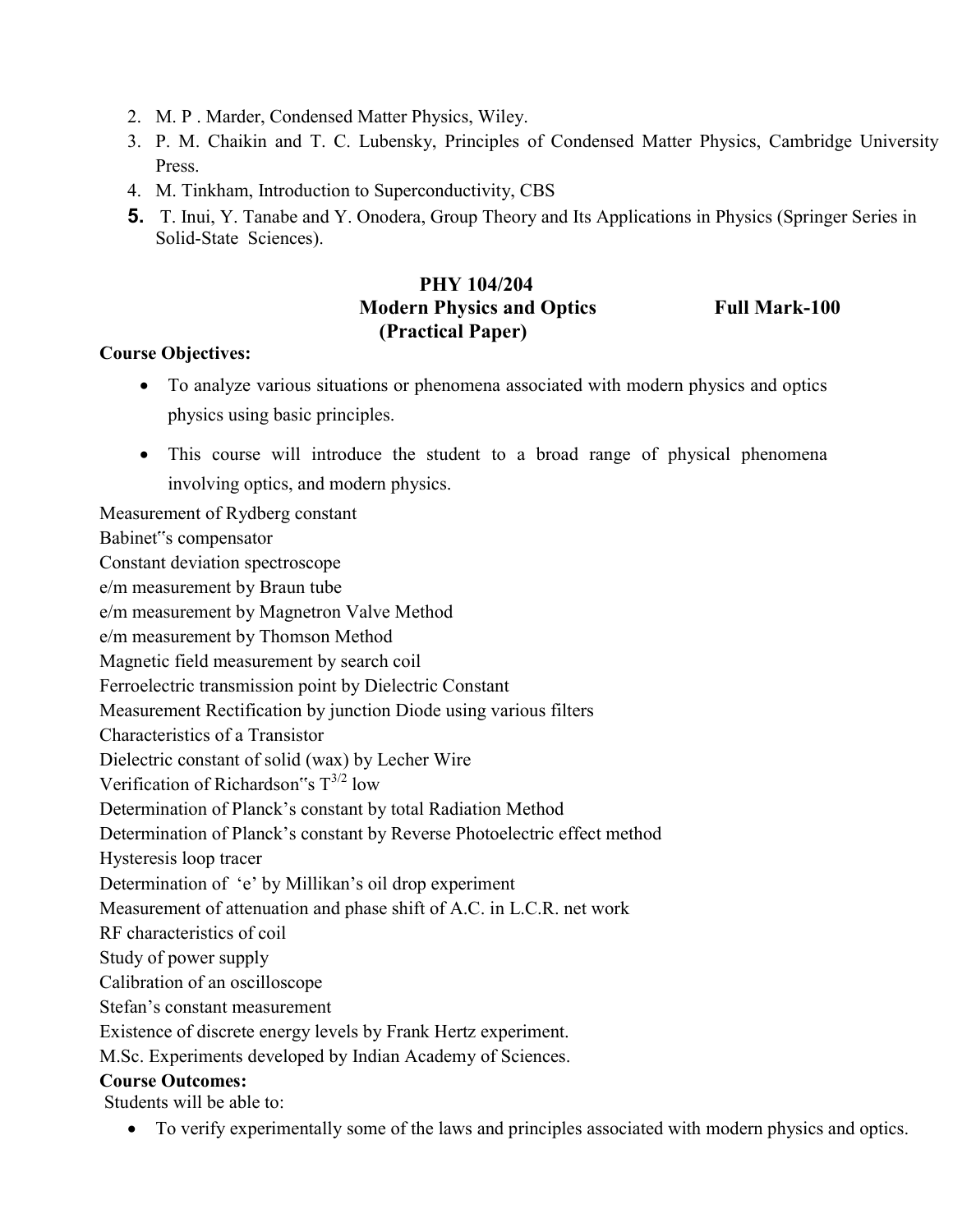# PHY 104/204 Computational Methods in Physics Full Marks -100 (Practical Paper)

#### Unit-I-50 Marks

#### Course Objectives:

Students will be able to:

- To learn computer programming using FORTRAN 90 and C,
- To solve physics problems through different numerical techniques
- Use computer programming for simulation and data analysis

Introduction to computational physics, computer architecture overview, tools of computational physics, introduction to storage in computer memory, stored programme concepts, storage media, computer operating system, compilers, LINUX Commands, Machine representation, precision and errors. Introduction to Linux and Computer Programming Language, Introduction to Graphics.

Programming in FORTAN: Introduction to FORTRAN, Structure of a FORTRAN program, Input and output statements, Control statements, Arrays, Sub programs, Data Files, examples of writing FORTRANprogramming of computational methods.

Programming in C: Structure of C program, compilation, constants, variables & data types, initializing variables, arithmetic operators, data input and data output, control structures, decision making and looping statements, arrays, examples of writing C- programming of computational methods.

#### Numerical Techniques:

Interpolation, solution of algebraic equation, least-square curve fitting, linear algebra and matrix manipulations, inversion, eigenvectors and eigenvalues, numerical differentiation, numerical integration, Numerical solution of ordinary differential equations: Euler and Runge-Kutta methods, random number generation.

#### Unit-II-50 Marks

#### Computer Programming:

#### A. Exercises for acquaintance:

- 1. Find the largest or smallest of a given set of numbers
- 2. Generate and print first hundred prime numbers
- 3. Sum of an AP series, GP series, Sine series, Cosine series
- 4. Factorial of a number
- 5. Transpose a square matrix
- 6. Matrix multiplication, addition
- 7. Trace of a matrix
- 8. Evaluation of log and exponentials
- 9. Solution of quadratic equation
- 10. Division of two complex numbers
- 11. Find the sum of the digits of a number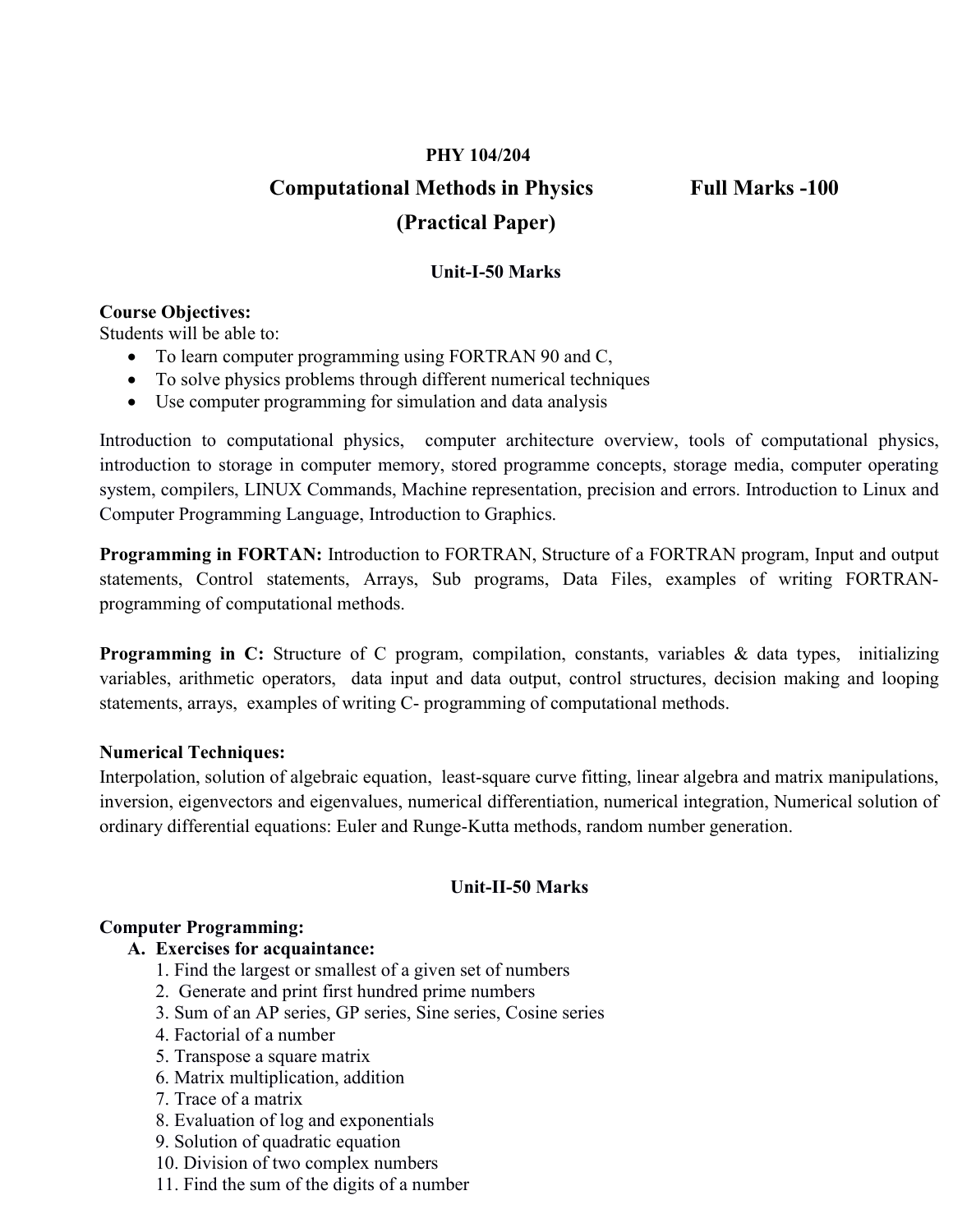#### B. Numerical Analysis:

- 1. Interpolation by Lagrange method
- 2. Numerical solution of simple algebraic equation by Newton- Raphson method
- 3. Least Square fit using rational functions
- 4. Numerical integration: Trapezoidal method, Simpson's method, Romberg integration,
- 5. Gauss quadrature method
- 6. Eigenvalues and eigenvectors of a matrix
- 7. Solution of linear homogeneous equations
- 8. Matrix inversion.
- 9. Solution of ordinary differential equation by Runge-Kutta Method
- 10. Solution of Radioactive decay equation, Simple harmonic oscillator, Schrödinger equation

#### Books:

- 13. V. Rajaraman, Fundamentals of Computers (Prentice Hall, India).
- 14. C. Xavier, Fortran 77 and Numerical methods.
- 15. V. Rajaraman, Computer Programming in FORTRAN 90 and 95.
- 16. P.S. Grover, Programming and Computing with FORTRAN 77/90, (Allied Publishers)
- 17. Brain W. Kernighan and Dennis. M. Ritchie, The C Programming Language, New Delhi: Prentice-Hall of India.
- 18. Byron S. Gottfried. Schaum's outline of Theory and Problems of Programming with C, New Delhi: Tata McGraw-Hill.
- 19. A. Klein and A. Godunov, Introductory Computational Physics, Cambridge University Press .
- 20. An Introduction to Computational Physics, T. Pang, Cambridge University Press.
- 21. Computer Oriented Numerical Methods- R.S.Salaria.
- 22. Hildebrand, F. B., Introduction to Numerical Analysis, Tata McGraw-Hill.
- 23. E. Balagurusamy, Numerical Methods, New Delhi: Tata McGraw-Hill.
- 24. Numerical Recipes: The Art of Scientific Computing, by William H. Press, Saul A. Teukolsky, William T. Vetterling, Brian P. Flannery.

#### Course Outcomes:

Students will be able to:

- Write computer programs using FORTRAN 90 and C
- Use different numerical methods to solve problems using computer programs.
- Simulate physical systems using Monte Carlo Method.

# THIRD SEMESTER

### PHY 301

### Advanced Quantum Mechanics: Full Marks – 100

#### Course Objectives:

- Understand the importance Covariant form
- Understand Klein-Gordon equation, Dirac equation in relativistic quantum mechanics
- Understand Lagrangian and Hamiltonian Formulations, Noether's theorem
- Understand Quantization of free fields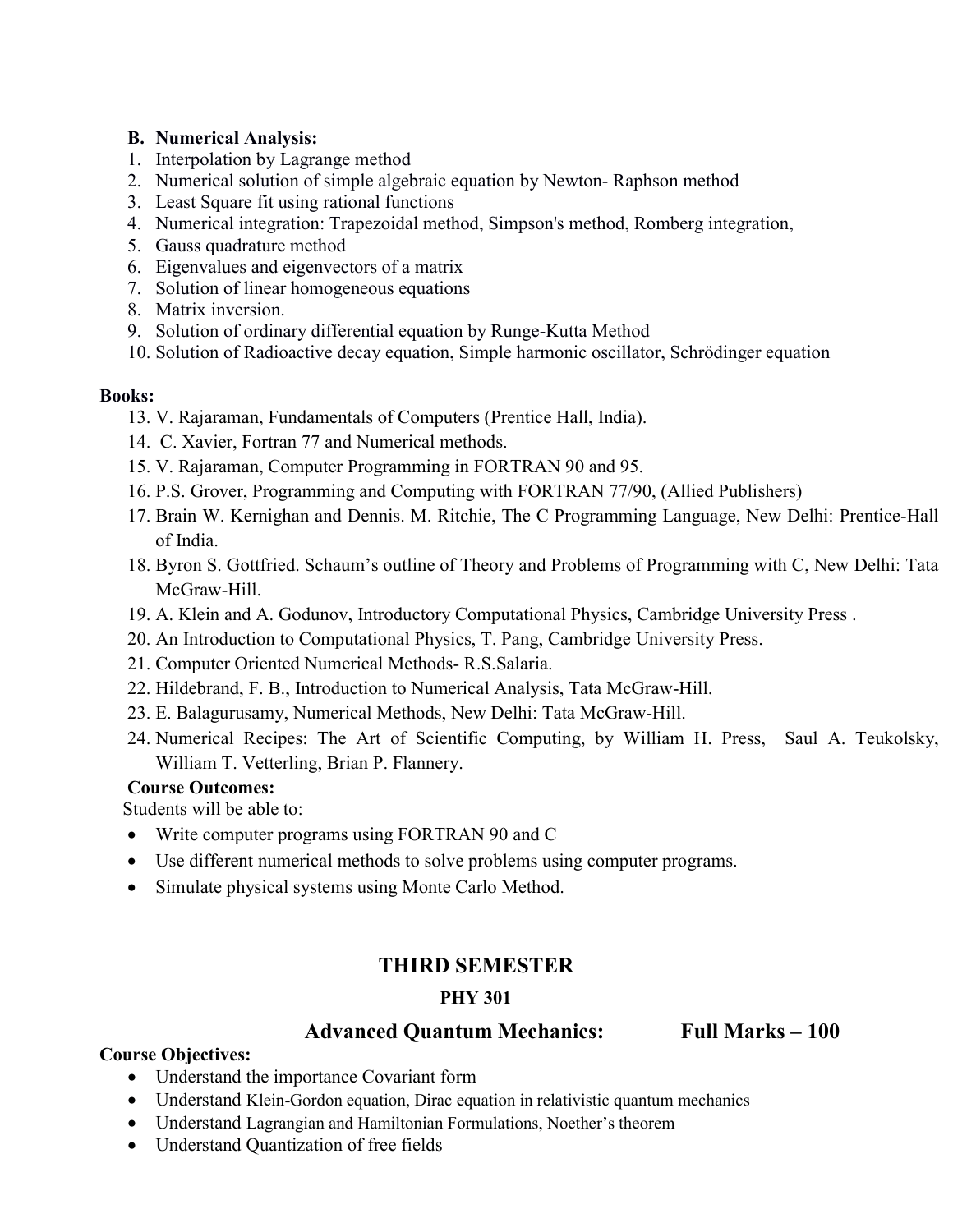#### Unit-I- 34 Mark

#### Relativistic Quantum Mechanics:

Klein-Gordon equation and its drawbacks, Dirac equation, Properties of Dirac matrices, Nonrelativistic reduction of Dirac equation, magnetic moment, Darwins term, Spin-Orbit coupling, Poincare transformation, Lorentz group, Covariant form of Dirac equation, Bilinear covariants, Gordon decomposition.

#### Unit-II –34 Marks

Free particle solution of Dirac equation, Projection operators for energy and spin, Physical interpretation of free particle solution, Zitter bewegung, Hole theory, Charge conjugation, space reflection and time reversal symmetries of Dirac equation. Continuous systems and fields. Transition from discrete to continuous systems, Lagrangian and Hamiltonian Formulations, Noether's theorem.

#### Unit-III -32 Marks

#### Quantization of free fields:

Second quantization, Equal Time Commutators, Normal Ordering, covariant quantization of electromagnetic field, Quantization of scalar, e.m, and Dirac fields, Propagators for scalar, spinor and vector fields.

#### Textbooks:

Advanced Quantum Mechanics - J. J. Sakurai Relativistic Quantum Mechanics - J. D. Bjorken and S. D. Drell Relativistic Quantum Fields - J. D. Bjorken and S. D. Drell Quantum Field Theory - F. Mandl and G. Shaw

#### Reference books:

Quantum Field Theory - C. Itzykson and J. Zuber Quantum Field Theory - M. E. Peskin and D. V. Schroeder Quantum Field Theory - L. H .Ryder Quantum Field Theory - S. Weinberg

#### Course Outcomes:

Students will have achieved the ability to:

- Explain the relativistic quantum mechanical equations, namely, Klein-Gordon equation and Dirac equation.
- Describe second quantization and related concepts.

# PHY 302

Electronics Full Marks – 100

#### Course Objectives:

- Understand Different type of Amplifiers using Hybrid parameters
- Understand operational principle, model and analysis of various operational amplifiers
- Understand operation model and analysis of various oscillators
- Understand the working, model and analysis of various digital circuits
- Understand model and analysis of radio communication and antenna
- Understand working principles of fiber optics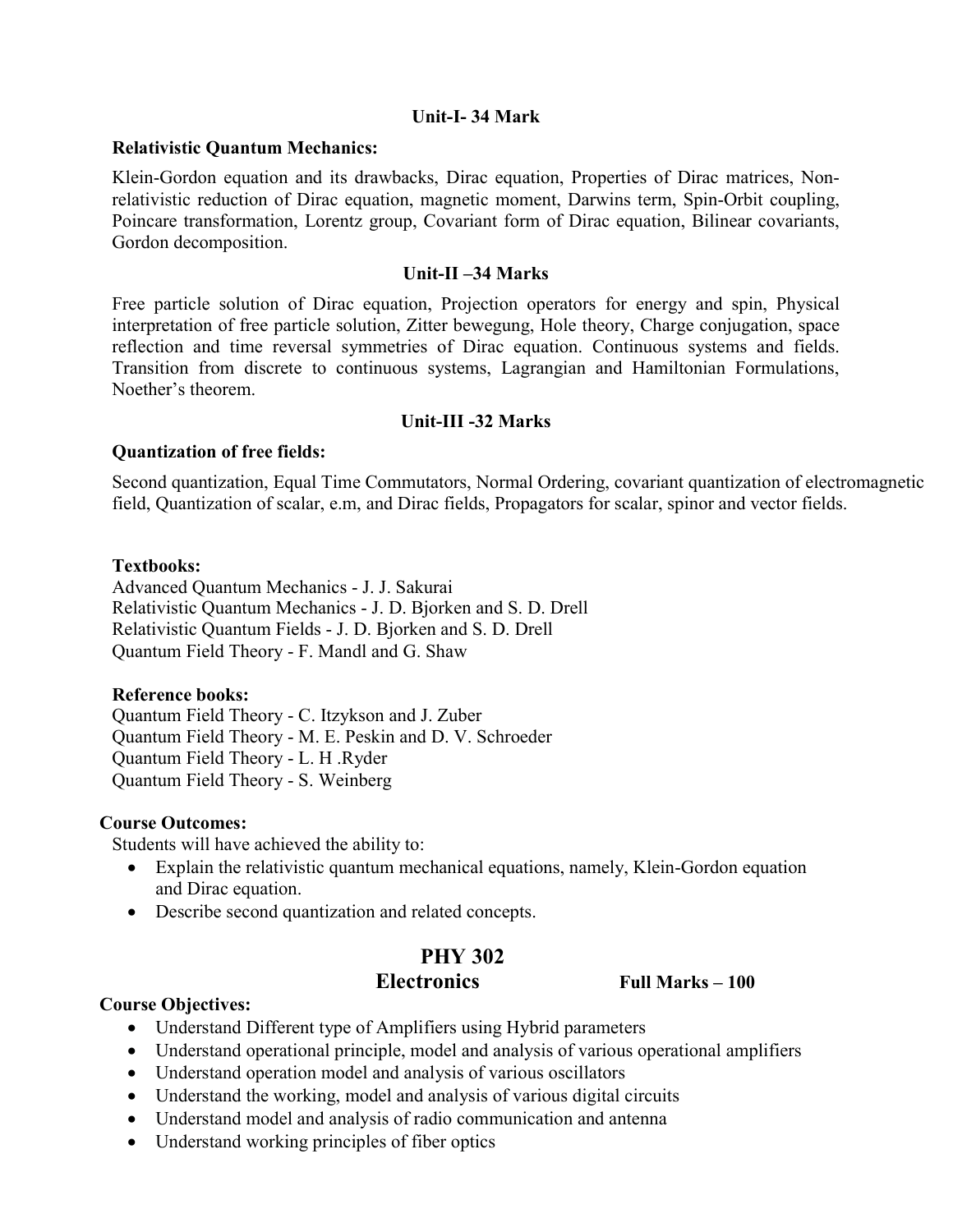#### Unit I: 34 Marks

#### Amplifiers:

Frequency response of linear amplifiers, amplifier pass band, R.C, L.C. and transformer coupled amplifiers, Frequency response, gain band-width product, Feedback amplifiers, effects of negative feedback, Bootstrapping the FET, Multistage feedback, stability in amplifiers, noise in amplifiers.

Operational amplifiers: The differential amplifiers, rejection of common mode signals. The operational amplifier input and output impedances, application of operational amplifiers, unit gain buffer, summing, integrating and differentiating amplifiers, comparators and logarithmic amplifiers.

#### Unit II: 34 Marks

#### Oscillator Circuits:

Feedback criteria for oscillation, phase shift, Wien bridge oscillator, crystal controlled oscillator, klystron oscillator, Principle of multivibrator.

#### Digital Circuits:

Logic fundamentals, Boolean theorem, Logic gates – RTL, DTL and TTL gates, CMS switches, RS flip-flop, JK flip-flops, Master-slave J-K Flip flop, shift- registers, Asynchronous counters, Divide by N Counter Decade ripple counter Synchronous counter, application of counters.

#### Unit III: 32 Marks

#### Radio Communication:

Ionospheric propagation, Antennas of different types, super heterodyne, receiver (Block diagram). Various types of optical fibers and optical communications.

Books :

Electronic Fundamental and application – J.D. Ryder Int. Digital Electronics – Heap and Martin Integrated Electronics – Millman and Halkias Foundation of Electronics – Chattopadhyay, Rakshit, Saha and Purkalt

#### Course Outcomes:

- Explain frequency response of linear amplifiers, feedback amplifier
- Explain and design differential amplifier, sum and integrator etc
- Explain feedback criteria for oscillation, crystal-controlled oscillator, Klystron oscillator, principle of multivibrator
- Explain basic logic operations of NOT, AND, OR, NAND, NOR, XOR and flip-flops
- Explain basic principles of radio communications and antennas
- Explain basic principles optical fibers and electromagnetic wave propagation in optical fiber

#### PHY 303a

#### Advanced Particle Physics - I Full mark-100

#### Course Objectives:

- Understand Isospin, Strangeness and Hypercharge, Lepton and Baryon number
- Understand CPT theorem
- Understand Unitary Symmetry and the classification of state, Hadrons and SU (3) multiplets
- Understand the Feynman diagrams in configuration and momentum space
- QED Lagrangian and gauge invariance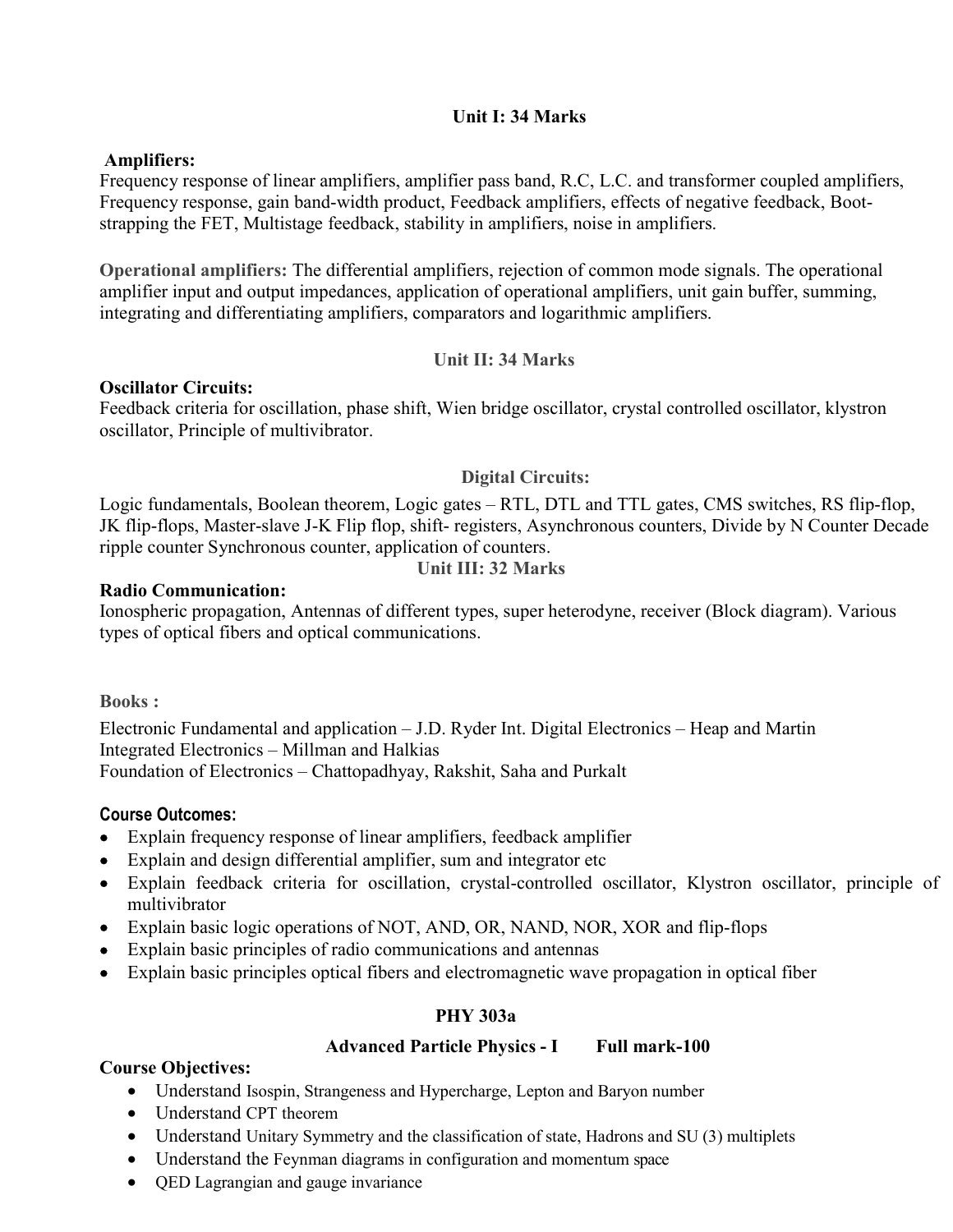#### Unit-  $I - 32$  Marks

Two nucleon state vectors, Isospin, Strangeness and Hypercharge, Lepton and Baryon number conservation, Yukawa's theory, Neutrinos, Parity, Parity conservation and nonconservation, Time reversal, Consequences of time reversal invariance, Charge conjugation, G-parity, Statement of CPT theorem and its consequences, Proof of equality of mass and life time for particle and anti particle.

#### Unit-  $II - 34$  Marks

Unitary Symmetry and the classification of state, Hadrons and SU (3) multiplets, properties of representations, Young-Tableux method for direct products of representations, Applications of SU(3) flavour symmetry and of broken SU(3) flavour symmetry, Gell-Mann- Okubo mass formula for Baryons and Mesons, Coleman-Glashow relation, Quarks and Gluons, Colour hypothesis, Evidence of colour, Magnetic moment of baryons, Baryon wave functions.

#### Unit- III – 34 Marks

#### Quantum Electrodynamics (QED) :

The S-matrix expansion, Time ordered product, Normal ordered product, Wick's theorem, Feynman diagrams in configuration and momentum space, First order terms in S-matrix, Compton scattering, Electron electron scattering, closed loop, Feynman rules for QED, QED Lagrangian and gauge invariance.

#### Course Outcomes:

- Understand the meaning and importance of the terms: quark, lepton and boson propagators, Feynman diagrams, quantum numbers, charge, colour, weak charge, flavour, symmetries and conservation laws.
- Demonstrate the Isospin, Strangeness and Hypercharge, Lepton and Baryon number
- Derive the CPT theorem and their applications
- Demonstrate the Unitary Symmetry and the classification of state, Hadrons and SU (3) multiplets
- Derive the Feynman diagrams in configuration and momentum space
- QED Lagrangian and gauge invariance

#### Text Books :

Introduction of High Energy Physiccs- D.H. Perkins Elementary Particle Physics- D.J.Griffiths Elementary Particles- I.J. Hughes Quantum Field Theory – F. Mandl and G.Shaw Reference Books: Modern Elementary particle Pjhysics (Addison Wesley) - G. Kane Concept of Particle Physics - V. Weisskopf G.K. Gottfried Quarks & Leptons - F. Halzen & A.D. Martin Quantum Field Theory - Itzyksen and Zuber Quantum Field Theory – M. E. Peskin and D. V. Shroeder Quantum Field Theory – L. H. Ryder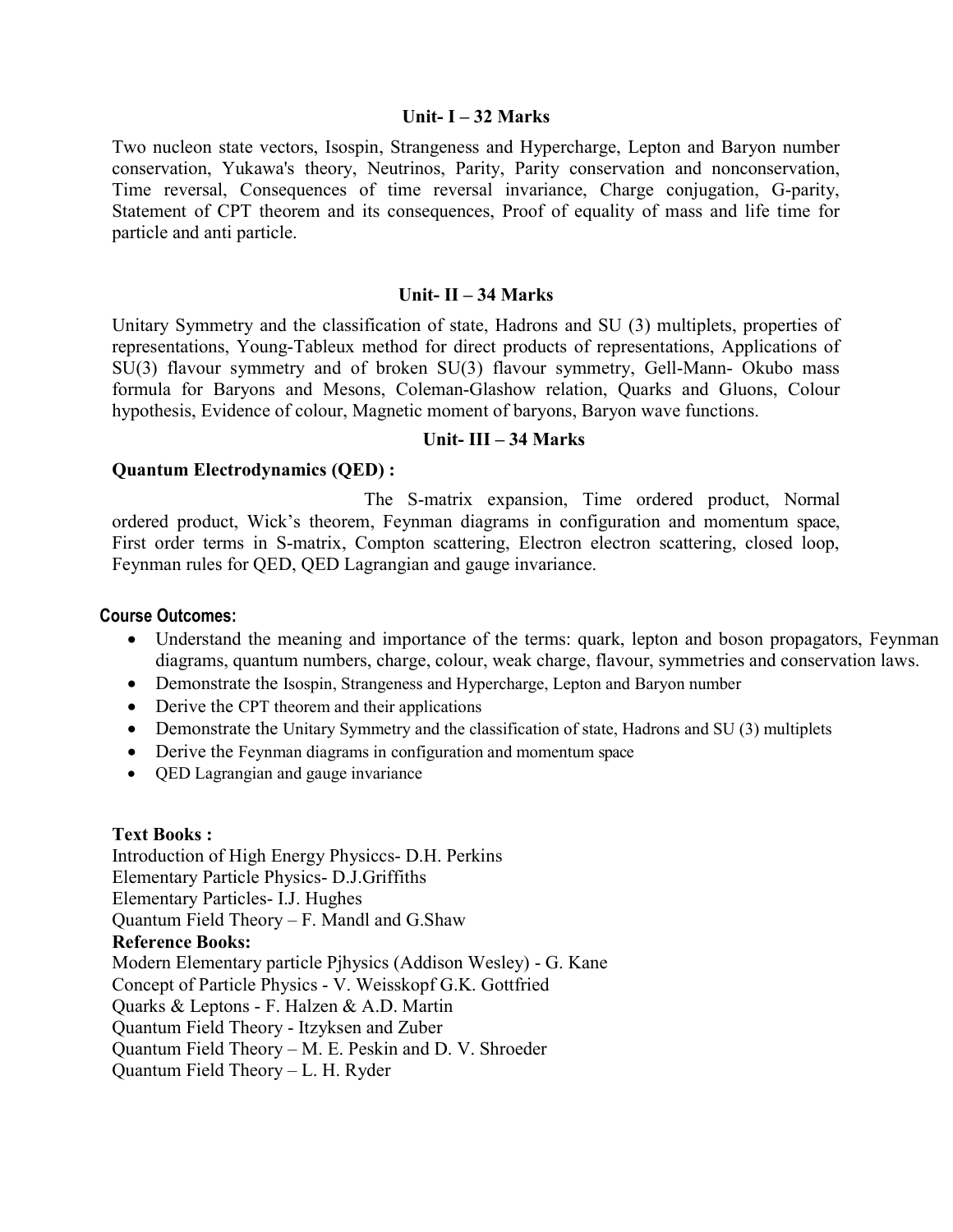# PHY 303b Advanced Condensed Matter Physics-I Full mark-100

#### Course Objectives:

- Understand Born Oppenheimer approximation
- Understand the Normal mode of vibrations
- Understand the electron-phonon interaction and second quantization
- Understand Energy gap in solid
- Experimental method for the Fermi surface study
- Understand the electron-electron interaction
- Understand the Transport properties

# Unit-I-32 Marks

Lattice Vibrations : Born-Oppenheimer Approximation, Hamiltonian for lattice vibrations in the harmonic approximation, Normal modes of the system and quantization of lattice vibrations – phonons.

Electron-phonon interaction, Second quantized form of Hamiltonian for electrons and phonons in interaction.

#### Energy Bands:

Wave equation for an electron in a periodic potential, Bloch functions, Brillouin zones, E-k diagram under free electron approximation, Nearly free electron approximation - Diffraction of electrons by lattice planes and opening of gap in E-k diagram. Effective mass of electrons in crystals, Holes, Tight binding approximation.

#### Unit-II-34 Marks

#### Fermi Surface:

Construction of Fermi surface, Experimental methods of study of Fermi surface, Cyclotron Resonance, de Hass van Alphen effect.

#### Electron Interaction:

Perturbation formulation, Hartree Equation, Hatree-Fock Equation, Dielectric function of an interacting electron gas (Lindhard"s expression), Static screening, Thomas-Fermi theory of Screening, Screened impurity, Kohn effect, Friedel Oscillations and sum rule, Dielectric constant of semiconductor, Plasma oscillations.

#### Unit. III – 34 Marks

Transport Properties: The Boltzmann equation, Electrical conductivity, General Transport coefficients, Thermal conductivity, Thermoelectric effect, Hall effect, Elementary ideas on Quantum Hall Effect, Magnetoresistance, Elementary ideas on Giant magneto-resistance and Colossal magnetoresistance.

#### Course Outcomes:

- Explain the significance and value of condensed matter physics, both scientifically and in the wider community.
- The subject treats materials from an experimental viewpoint, solid state theory and properties.
- Understanding of the interplay between classical and quantum mechanical phenomena, in condensed matter physics.
- Demonstrate the electron-phonon interaction and second quantization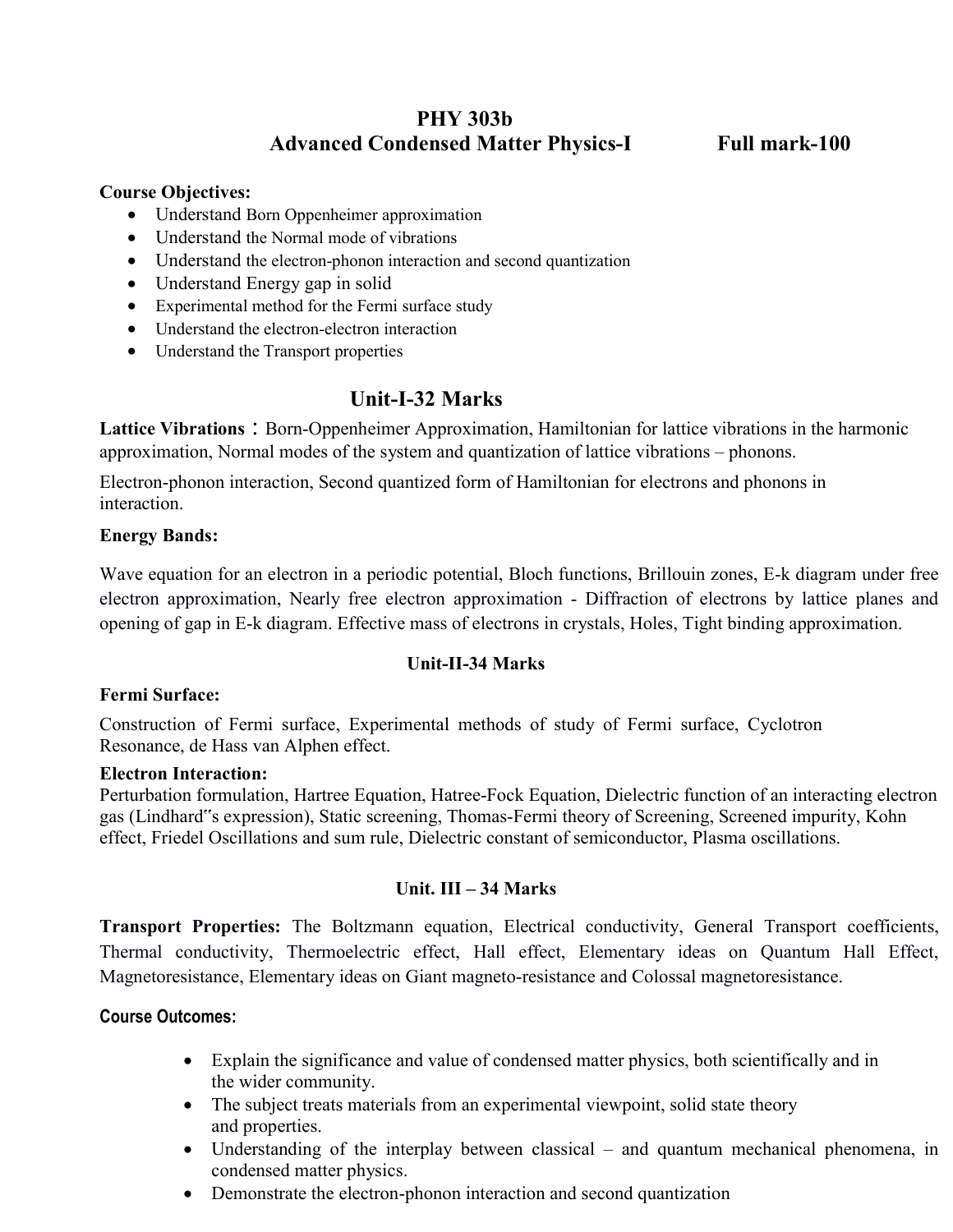- Understand electron –ion interaction for energy gap in solid
- Understand the Transport properties

#### Text Books

- 1. J. M. Ziman, Principles of the Theory of Solids, Cambridge University Press
- 2. Advanced Solid State Physics Philip Phillips, Overseas Press, India Pvt. Ltd.
- 3. N. W. Ashcroft and N.D. Mermin, Solid State Physics, Brooks/Cole.
- 4. C. Kittel, Introduction to Solid State Physics, Wiley

#### Reference Books

Introduction to Modern Solid State Physics - Yuri M. Galperin Solid State Physics - Aschroft, Mermin Introduction to Solids - Azaroff Elementary Solid State Physics - Omar Principles of Condensed Matter Physics - Chaikin and Lubensky Solid State Physics, Essential Concepts - David W. Snoke, Pearson Education, 2009

#### PHY 303c Advanced Nuclear Physics-I Full mark-100

#### Course Objectives:

- Introduce students to the fundamental principles and concepts governing nuclear and particle physics
- To impart knowledge about nuclear deformations, properties and nuclear models for understanding of related reaction dynamics.
- Students will be exposed to heavy ion physics.

# Unit-I – 34 Marks

Nuclear Momentum Theory : Rotational invariance in three dimensions Eigen values and eigen functions of angular momentum operator, explicit representation of rotation matrices, Addition of angular moments, Clebsch-Gordon, Racah and 3 j coefficients, irreducible spherical tensors, matrix elements of tensor operators, Wigner-Eckart theorem.

#### Unit-II – 32 Marks

#### Two Nucleon System:

Ground and excited states of the deuteron, Tensor forces and quadrupole moment of deuteron, Photo disintegration of the deuteron.

#### Unit-III – 34 Marks

#### Nuclear Models :

Shell model, analysis of shell predictions, extreme single particle model, configuration mixing individual practice model, L.S. and J.J. coupling schemes.

#### Course Outcomes:

- Explain the different forms of radioactivity and account for their occurrence
- Master relativistic kinematics for computations of the outcome of various reactions and decay processes.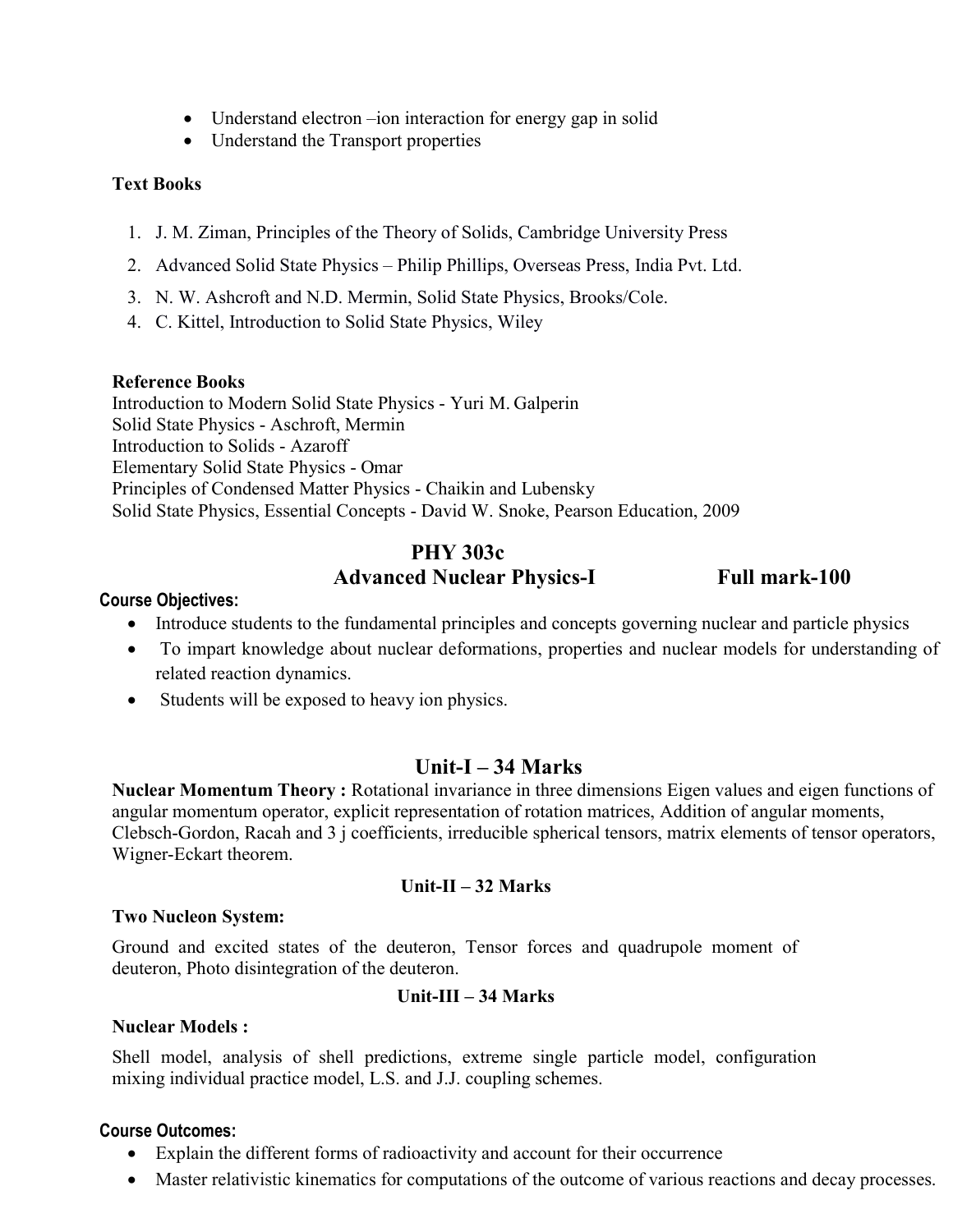- Account for the fission and fusion processes.
- Classify elementary particles according to their quantum numbers and draw simple reaction diagrams.

#### Books :

Nuclear Physics – R.R. Roy and B.P. Nigam (Wiley Eastern) Elementary Theory of Angular Moemtum – M.E. Rose (John Wiley) Introduction to Nuclear Physics- H. Enge (Addison Wesley) Theoretical Nuclear Physics – Blatt J.M. & Weisskopf (Springer Verlag)

#### PHY 303d

#### Electronics and Instrumentation Full mark-100

#### Course Objectives:

- Explain basic concepts and definitions in measurement.
- Describe the bridge configurations and their applications.
- Elaborate discussion about the importance of signal generators and analyzers in Measurement

### Unit-I – 32 Marks

#### Elemental and Compound Semiconductors :

Elementary idea about lattice mismatched pscudomorphic materials epitexy and epitexial growth, carrier effective mass and band structure, carrier scattering phonomena, conduction processes in semiconductors, Bulk and surface recombination, non-radiative and radiative recombinations, Shockley Read Hall theory of recombination, P-N junction theory, Schottky barriers and ohmic contect.

Varactor diode, PIN diode, Schottky barrier and backward diode.

#### Unit-II – 34 Marks

Gunn effect, Ridly-watkin-Hilsam Mechanism device configuration, Tunnel diodes, Phenomena, theory and device configuration, IMPATT diodes.

LED, Electroluminescent process, LED materials, Device configuration and efficiency, LED structures, Laser operating principles, semiconductor, structures and proper tics, Threshold current, Heterojuction Lasers, Photodetctors, Photoconductors, junction photo diodes, Avalanche photo diodes, solar cells, basic principles, spectral response, Heterojunction and cascaded solar cells, schottky barrier cells, material and design consideration. Thin film solar cells.

#### Unit- III- 34 Marks

#### Digital Circuits :

Simplification of digital circuits using Karnaugh maps, characteristics of logic families, Binary adder. Subtracting Flip-flops-RS, JK. Master slave, shift-registers, CMOS dynamic shiftregisters, Asynchronous counters, Divide by N Councter Decade ripple counter Synchronous counter, application of counters.

#### Text Books :

- 1. Physics of Semiconductor Device S.M. Sze, Wiley Eastern Limited, 1987
- 2. Electronic Fundamentals and Applications J. D. Ryder, Prentice Hall of India
- 3. Intergrated Electronics J. Milliman and C. C. Halkies, Mc graw Hill
- 4. Instrumentation Devices and Systems C.S. Rangon, G.R. Sarma dn V.S.V. Mani Tata Mc Graw Hill
- 5. Digital Computer Electronics A.P Malvino, Tata Mc Graw Hill, 1989

#### Reference Books :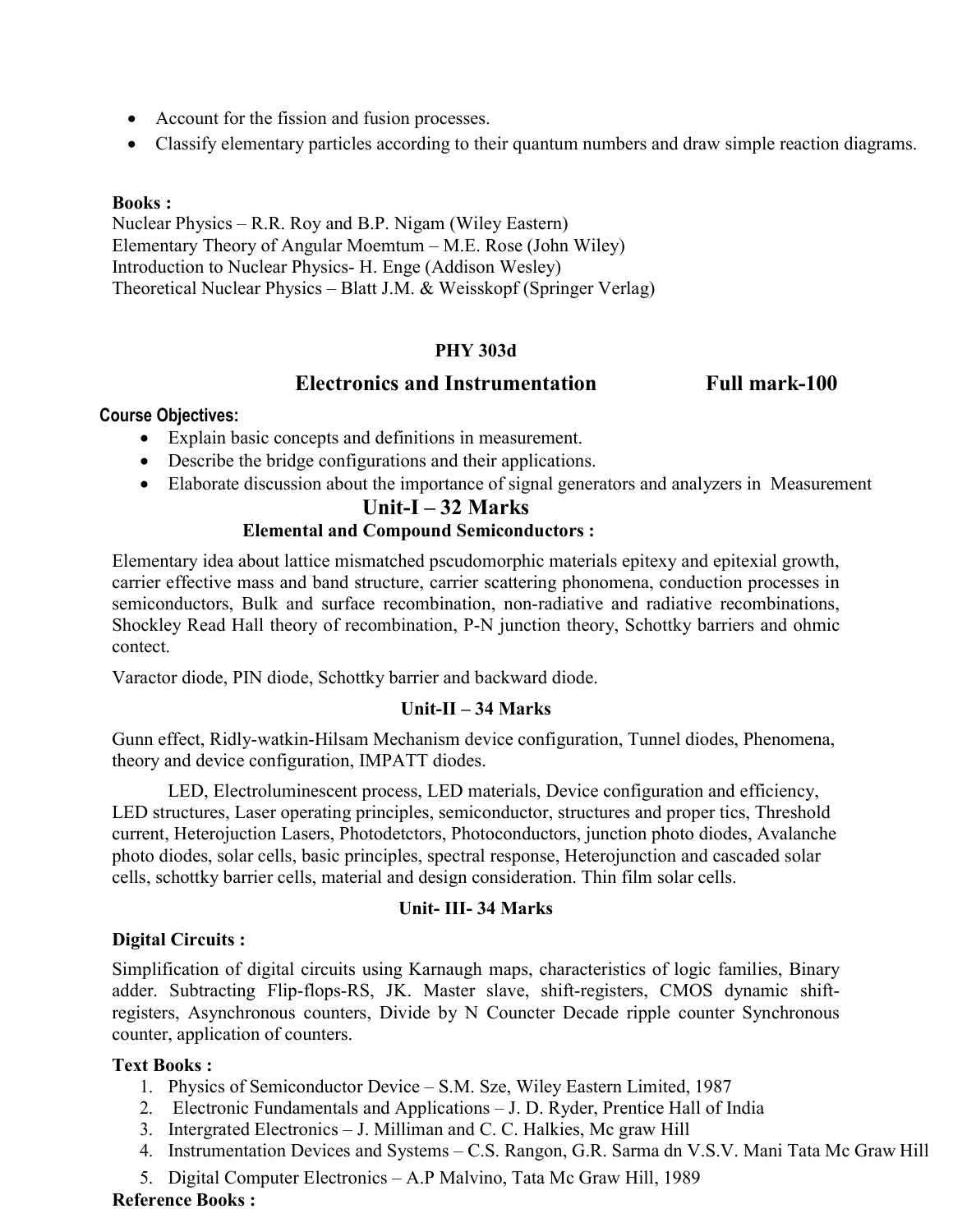- 1. Physics of Semiconductor Devices S.M. Sze, Wiley Easter Limitted, 1987
- 2. Semiconductor Devices & Integrated Electronics A.G. Mllnes, Van Nostrand Reinhold Company, 1980
- 3. Microprocessor Fundamental R.L. Tekhenin, Mc Graw Hill, 1986
- 4. Electronic Instrumentation and Measurement Techniques W D Cooper and A.D.Helfrick, Prentice Hall of India, 1989
- 5. Microwave propagation and techniques D.C. Sarkar, S. Chand& Co.Ltd.1910.

#### Course Outcomes:

- Identify the various parameters that are measurable in electronic instrumentation.
- Employ appropriate instruments to measure given sets of parameters.
- Practice the construction of testing and measuring set up for electronic systems.
- Understanding about instrumentation concepts which can be applied to Control systems.
- Relate the usage of various instrumentation standards.

### PHY 304

### Electronics Practical Full Marks – 100

#### Course Objectives:

- To study basic electronic componenets
- To observe characteristics of electronic devices
- 1. Setting of a transistor amplifier and determination of the amplification factor at various frequencies
- 2. Frequency response of transister amplifier with the without feedback
- 3. Characterstics of Harteley oscillator
- 4. Determination of different parameters of transistor
- 5. Study of multivibrator Astable
- 6. Study of multivibrator Bistable
- 7. Study of multivibrator Monostable
- 8. VSWR" in a microwave transmission line
- 9. Study of squarewave response of R.C. Network
- 10. Modulation of detection
- 11. Lock-in-amplifier
- 12. Design of operational amplifier circuit
- 13. Design of a field-effect transistor crystal oscillator
- 14. Study of different gates
- 15. Study of digital voltmeter and frequency counter.
- 16.M.Sc. Experiments developed by Indian Academy of Sciences

#### Course Outcomes:

- Measure voltage,frequency and phase of any waveform using CRO.
- Generate sine, square and triangular waveforms with required frequency and amplitude using function generator.
- Analyze the characteristics of different electronic devices such as diodes, transistors etc., and simple circuits like rectifiers, amplifiers, OPAM etc.,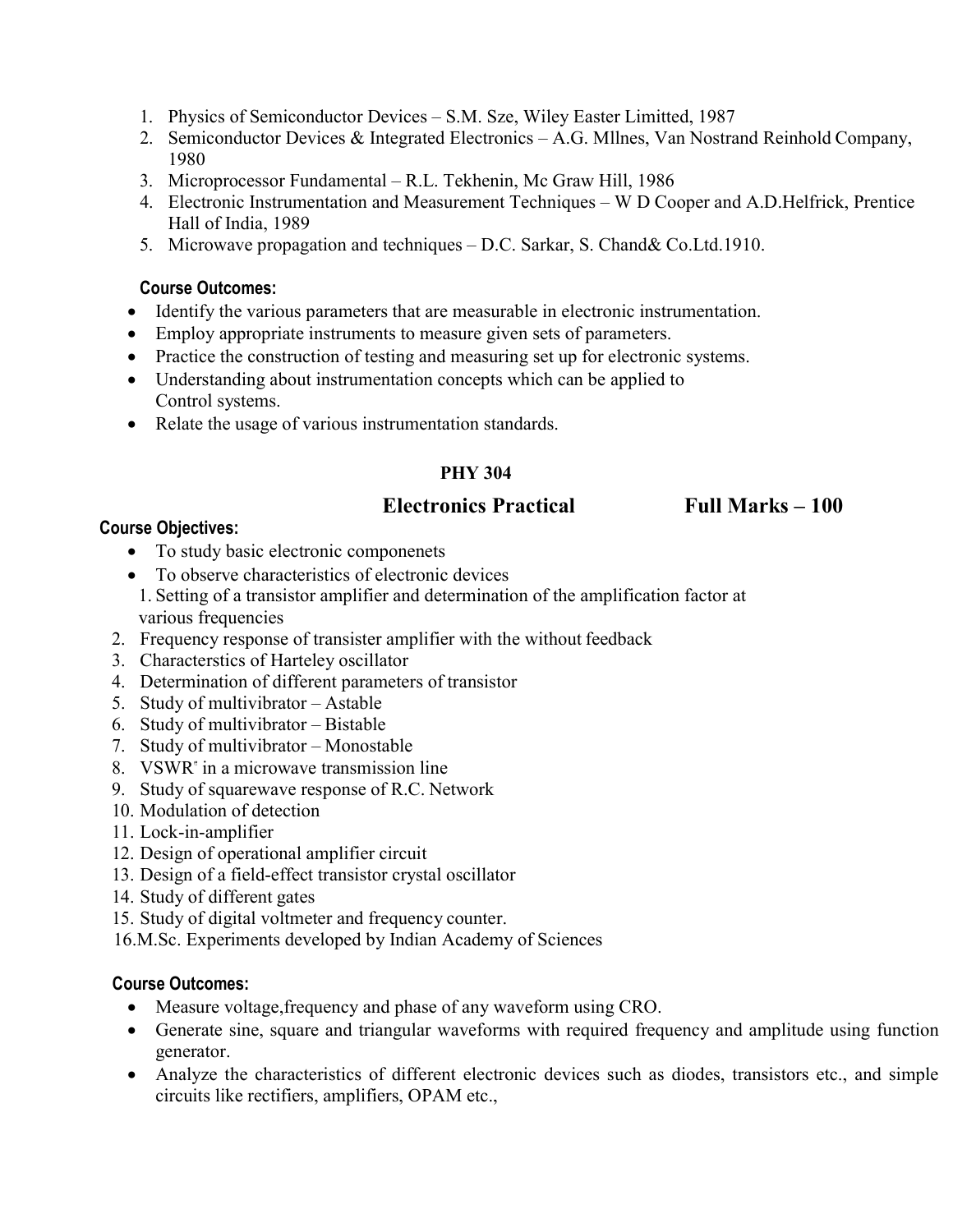#### PHY305a **Dissertation Project** Full mark-100

Topics include: General Theory of Relativity, Cosmology, Astroparticle Physics, High Energy Physics, Nano Science and Nano Technology, Materials Science, Nuclear Matter, Black Hole Physics, Accelerators Physics, Data Analysis and Computational Simulation.

#### Dissertation: 50 marks, Presentation and Viva: 50 marks

# PHY305b Review of Literature

Full mark-100

Topics include: Review of Research paper on: General Theory of Relativity, Cosmology, Astroparticle Physics, High Energy Physics, Nano Science and Nano Technology, Materials Science, Nuclear Matter, Black Hole Physics, Accelerators Physics, Data Analysis and Computational Simulation.

#### Report 50 marks, Presentation and Viva: 50 marks

# FOURTH SEMESTER

#### PHY 401

Basic Nuclear and Particle Physics Full Marks – 100

### Unit. I -32 Marks

#### Course Objectives:

- The students gather advanced knowledge in Nuclear physics.
- The different nuclear interactions and the corresponding nuclear potentials and its dependence on the couplings are learned.
- The knowledge helps to choose for an Advance course in Nuclear and particle Physics.

#### Two Nucleon Problem:

Central and noncentral forces, deuteron and its magnetic moment and quadrupole moment; Force dependent on isospin, exchange force, charge independence and charge symmetry of nuclear force, mirror nuclei.

#### Nuclear models:

Liquid drop model, fission, magic numbers, shell model, analysis of shell model predictions

#### Unit.-II-34 Marks

#### Nuclear reaction:

Energetics of nuclear reaction, compound nucleus theory, resonance scattering, Breit-Wigner formula,Alpha decay, Fermi's theory of beta decay, Selection rules for allowed transition, parity violation.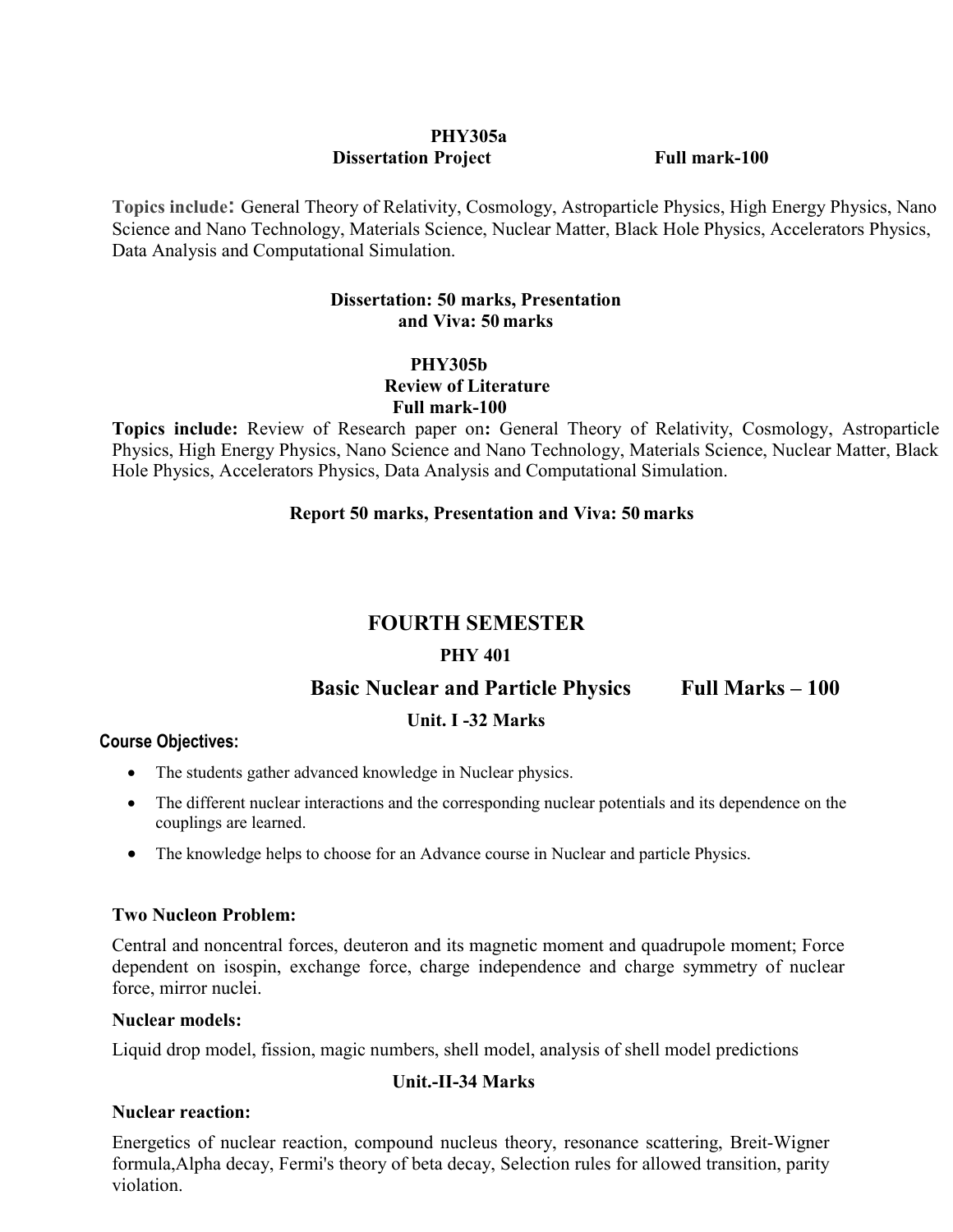#### Nuclear Structure:

Form factor and charge distribution of the nucleus, Hofstadter form factor.

#### Unit-III-34 Marks

#### Particle Physics:

The Standard model of particle physics, particle classification, fermions and bosons, lepton flavors, quark flavors, electromagnetic, weak and strong processes, Spin and parity determination, Isospin, strangeness, hypercharge, and baryon number, lepton number, Gell-Mann-Nishijima Scheme, Quarks in hadrons: Meson and baryon octet, Elementary ideas of SU(3) symmetry, charmonium, charmed mesons and B mesons, Quark spin and colour.

Text Books: Introduction to Nuclear Theory-L.R.S E

lton Nuclear Physics-B.B.Roy and B.P.Nigam Nuclear Physics – K. S. Krane

Subatomic Physics-Frauenfelder and Henley

Concepts of Particle Physics-Gottfried and Weisskopf Elementary Particle Physics : D.J.Griffiths

Introduction to Nuclear Physics- P.E. Hodgson & E. Gadioli

#### Reference Books:

Theoritical Nuclear Physics - Blatt and Weisokoff Introductory Nucelar Physics:S.S.Wong

Particle Physics - R.Omnes

#### Course Outcomes:

- The course gives an understanding of the nucleus at low energy.
- The students develop basics to solve some of the problems of nuclear physics and their limitations in nature.

#### PHY402

#### Statistical Physics Full Marks – 100

#### Objectives:

- Understand postulates of classical and quantum statistical mechanics
- Study different formalism of statistical physics such as microstate, macrostate and ensembles
- Understand the Boltzmann and Gibb's interpretation of entropy.
- Study Fermi-Dirac statistics and Bose-Einstein statistics
- Understand phase transitions and Ising model to study ferromagnetism

#### Unit-I-32 Marks

#### Classical Statistical Mechanics:

Postulate of classical statistical mechanics, Liouvill's theorem, micro canonical ensemble, Derivation of thermodynamics, equipartition theorem, classical ideal gas, Gibb's Paradox.

Canonical ensemble and energy fluctuation, grand canonical ensemble and density fluctuation, Equivalence of canonical and grand canonical ensemble.

#### Unit-II-34 Marks

#### Quantum Statistical Mechanics: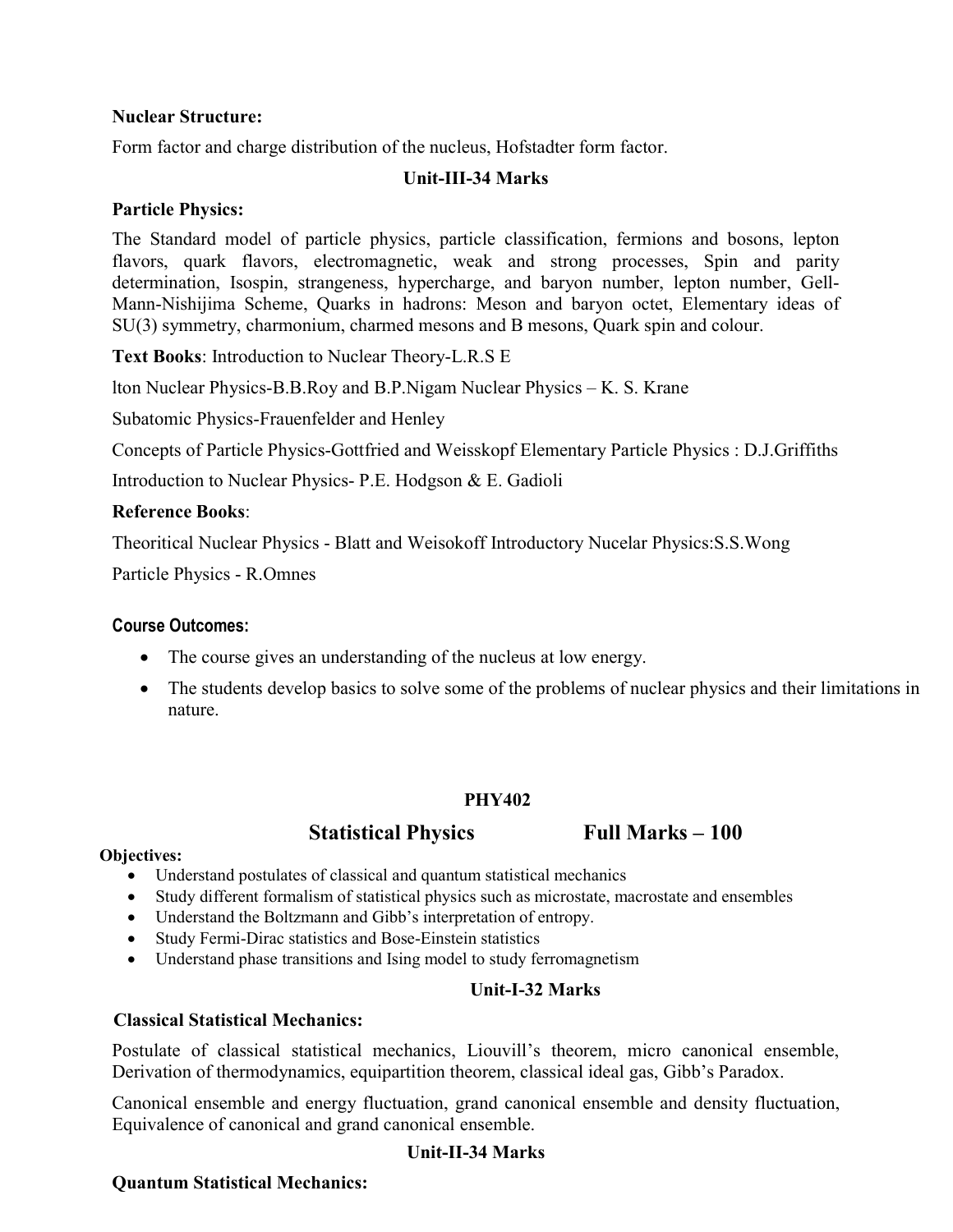The density matrix, ensembles in quantum statistical mechanics; Ideal gas in micro- canonical and grand canonical ensembles; Equation of state for ideal Fermi gas, Theory of white dwarf stars. Ideal Bose Gas, Photons and Plank's law, Phonons, Bose-Einstein condensation.

#### Unit-III-34 Marks

#### Phase Transition:

Thermodynamic description of phase transitions, phase transitions of second kind, Discontinuity of specific heat, change in symmetry in a phase transition of second kind. Ising model : Definition of Ising model, One Dimensional Ising model.

Text Book: Statistical Mechanics – K. Huang Statistical Mechanics – R. K. Pathria

#### Reference Books:

Elementary Statistical Physics – C. Kittel Statistical Mechanics – F. Mohling Statistical Mechanics – Landau and Lifsitz Physics Transitions & Critical Phenomena – H.E. Stanly Thermal Physics – C. Kittel Fundamentals of Statistical & Thermal Physics – F. Reif

#### Outcomes:

- State postulates of classical and quantum statistical mechanics
- Differentiate between microstate and macrostate
- Tell the significance Gibb's paradox and indistinguishability in statistical mechanics
- Describe Planck's blackbody radiation relation, electronic specific heat in metals and Bose-Einstein condensation
- Describe thermodynamics of phase transition and formulate the Ising model of phase transitions for ferromagnetism.

#### PHY403a

#### Advanced Particle Physics -II Full mark-100

#### Course Objectives:

- Introduce students to processes in lowest order
- To impart knowledge about Radiative Corrections
- Students will be exposed to different type of interactions.

#### Unit-I- 34 marks

#### QED processes in lowest order

Cross section, spin sums, photon polarization sums, Lepton-pair production in electron-positron collisions, Bhabha scattering, Compton Scattering, Scattering by an external field and Mott Scattering Formula, Bremsstrahlung

#### Radiative Corrections:

The second order radiative corrections of QED and Feynmann amplitudes involving Photon self energy, Electron self energy, Vertex modification, elementary ideas of charge and mass renormalizations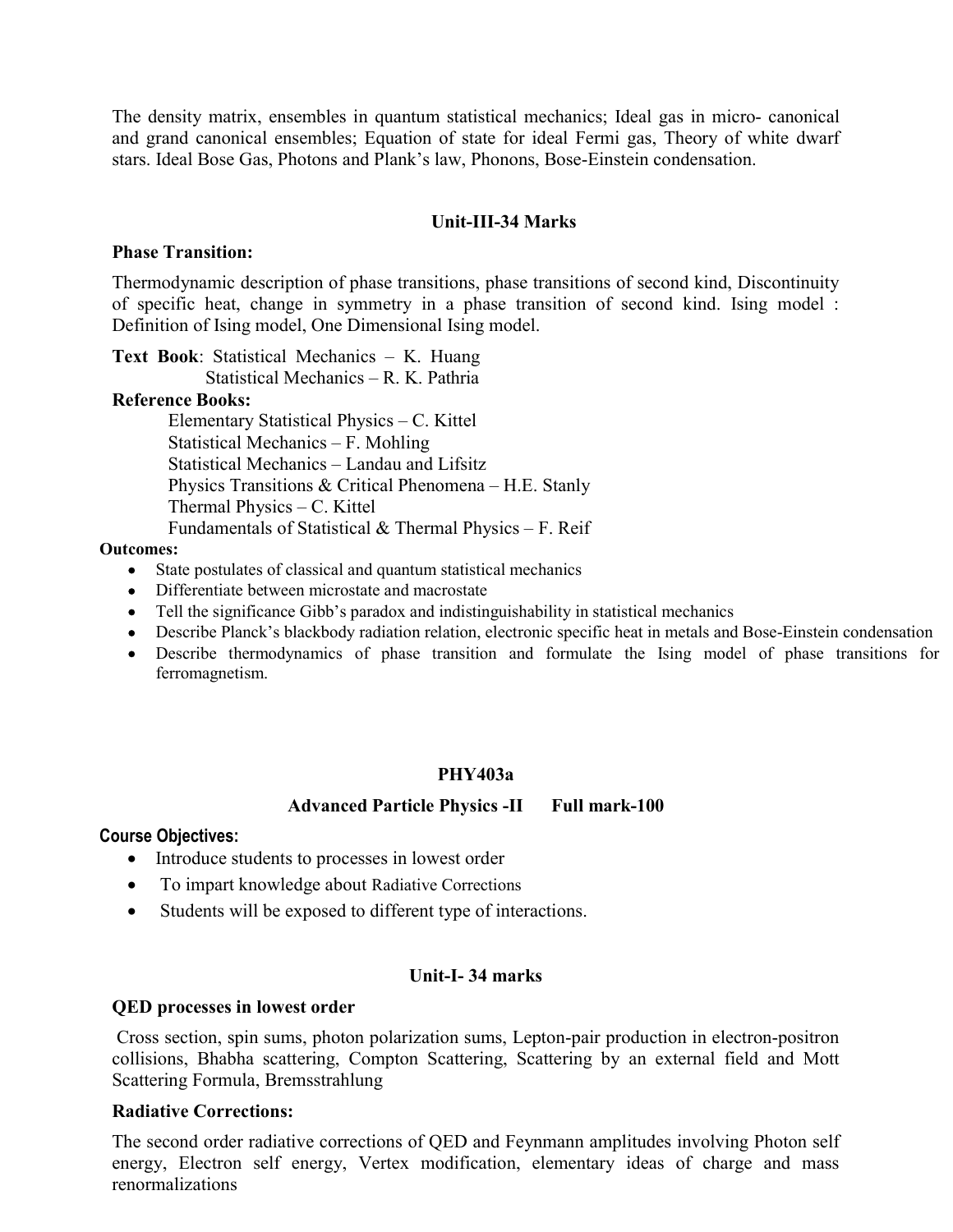#### Unit-II-34 marks

#### Weak interaction:

Classification of weak interactions, Parity violation and V-A form of weak interaction, Calculations for the decay of Muon and decay of Pion , Elementary notions of leptonic decay of strange particles, The Cabibbo angle and Cabibbo hypothesis, Cabibbo-GIM Mechanism, Intermediate vector Boson, Neutral current.

#### Unit-III-32 marks

#### Electroweak Interactions:

Weak isospin and Hypercharge, The basic electroweak interaction, Spontaneous symmetry breaking of discrete symmetry and global gauge symmetry, Spontaneous symmetry breaking of local gauge symmetry and Higgs Mechanism, masses of W and Z bosons, SU(2) X U(1) invariant Standard model (Salam- Weinberg) Lagrangian

#### Text Books:

Quantum Field Theory - F. Mandl and G. Shaw Introduction to High Energy Physics - D. H. Perkins (Cambridge U. Press) Elementary Particles - I.J.Hughes Elementary Particle Physics - D.J.Griffiths Quarks and Leptons – F.Halzen and A.D. Martin Reference Books: Modern Elementary particle Physics - G.Kane (Addision Wesley) Concept of Particle Physics - V.Weisskopf & K.Gottfried Quantum Field Theory - Itzyksen and Zuber Quantum Field Theory - M.Peskin and Schroeder(Addision Wesley)

Lectures on Quantum Field Theory – Ashok Das (World Scientific)

#### Outcomes:

• The students develop basics to solve some of the problems

of nuclear physics and their limitations in nature.

 Students will be understand in details of different type of interactions

# PHY403b Advanced Condensed Matter Physics-II Full mark-100

# Unit I: 32 Marks

#### Objectives:

- Understand different magnetic material and origin of magnetism
- Study different formalism of spin orientation and their equation at room and temp dependent
- Understand the Ferroelectric materials
- Study the types of defects in the materials
- Understand the optical and semiconductor properties of solid

 $\bullet$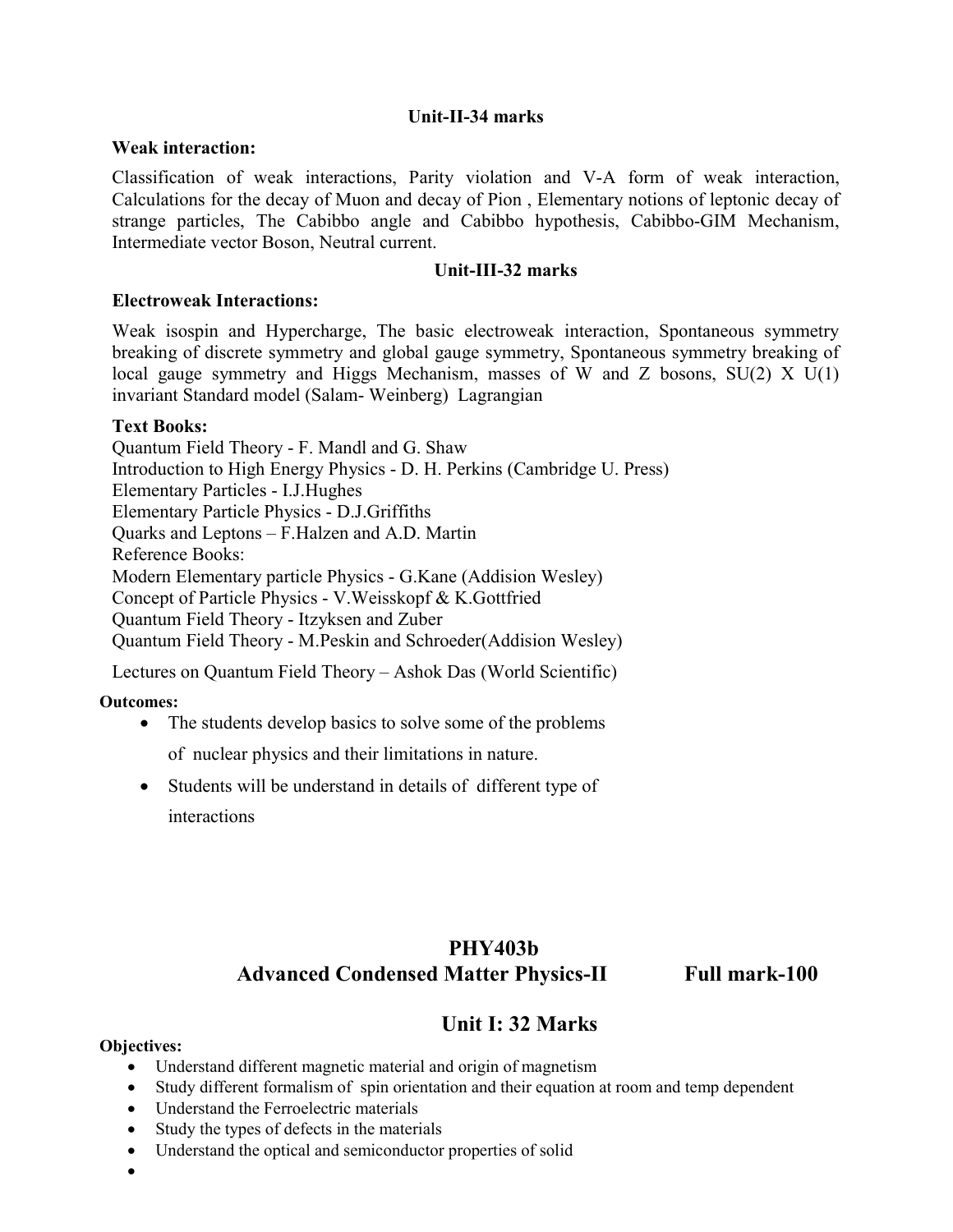#### Magnetism:

Diamagnetism, Paramagnetism of atoms with permanent magnetic moment, Pauli paramagnetism of conduction electrons, Weiss theory of ferromagnetism, Curie-Weiss Law for susceptibility, Heisenberg model- Condition for ferro and antiferro-magnetic order, Ising Model, Mean field theory, Spin waves and magnons, magnon contribution to specific heat, Bloch's  $T^{3/2}$  Law, Antiferromagnetic order, Neel Temperature, Ferromagnetic domains, Magnetic anisotropy energy, hysteresis.

#### Ferroelectricity:

Ferroelectric crystals, Classification of ferroelectric crystals, Polarization catastrophe, Soft optical phonons, Landau theory of phase transition-second and first order transition.

#### Unit II: 34 Marks

#### Defects in Crystals:

Lattice defects, Frenkel and Schottky defects. Line defects, edge and screw dislocations – Burger"s Vector, planner (stacking) faults-twin planes and grain boundaries, dislocation densities, dislocation multiplication and slip. strength of crystal, color centers. polarons and excitons.

#### Unit III:34 Marks

#### Optical properties of solids

The dielectric function: the dielectric function for a harmonic oscillator, dielectric losses of electrons, Kramers-Kronig relations, Interaction of phonons and electrons with photons, Interband transition - direct and indirect transition; Absorption in insulators; Polaritons; One-phonon absorption; Optical properties of metals, skin effect and anomalous skin effect.

#### Physics of Semiconductor:

Energy Band Structure, Occupation probabilities, Impurities and Imperfection in semiconductors, carrier concentration in thermal equilibrium, Electron Transport Phenomenon, Thermal Effects in Semiconductors, Excess Carrier in semiconductors, recombination, contact phenomenon, Scattering process in Semiconductors: Optical and high frequency effects in semiconductors.

#### Outcomes:

- State and Derive different mathematical form like the Curie –Weiss law for susceptibility
- Differentiate between magnetic and antiferromagnetic material
- Understant the Landau theory of phase transition
- Describe the Kramers-kronig relation for dielectric materials

#### Text Books

- 1. Magnetism in Condensed Matter: Stephen Bludell, Oxford University Press.
- 2. Magnetism and Magnetic Materials, J. M. D. Coey, Cambridge University Press.
- 3. Introduction to Magnetic Materials: B. D. Cullity, Wiley.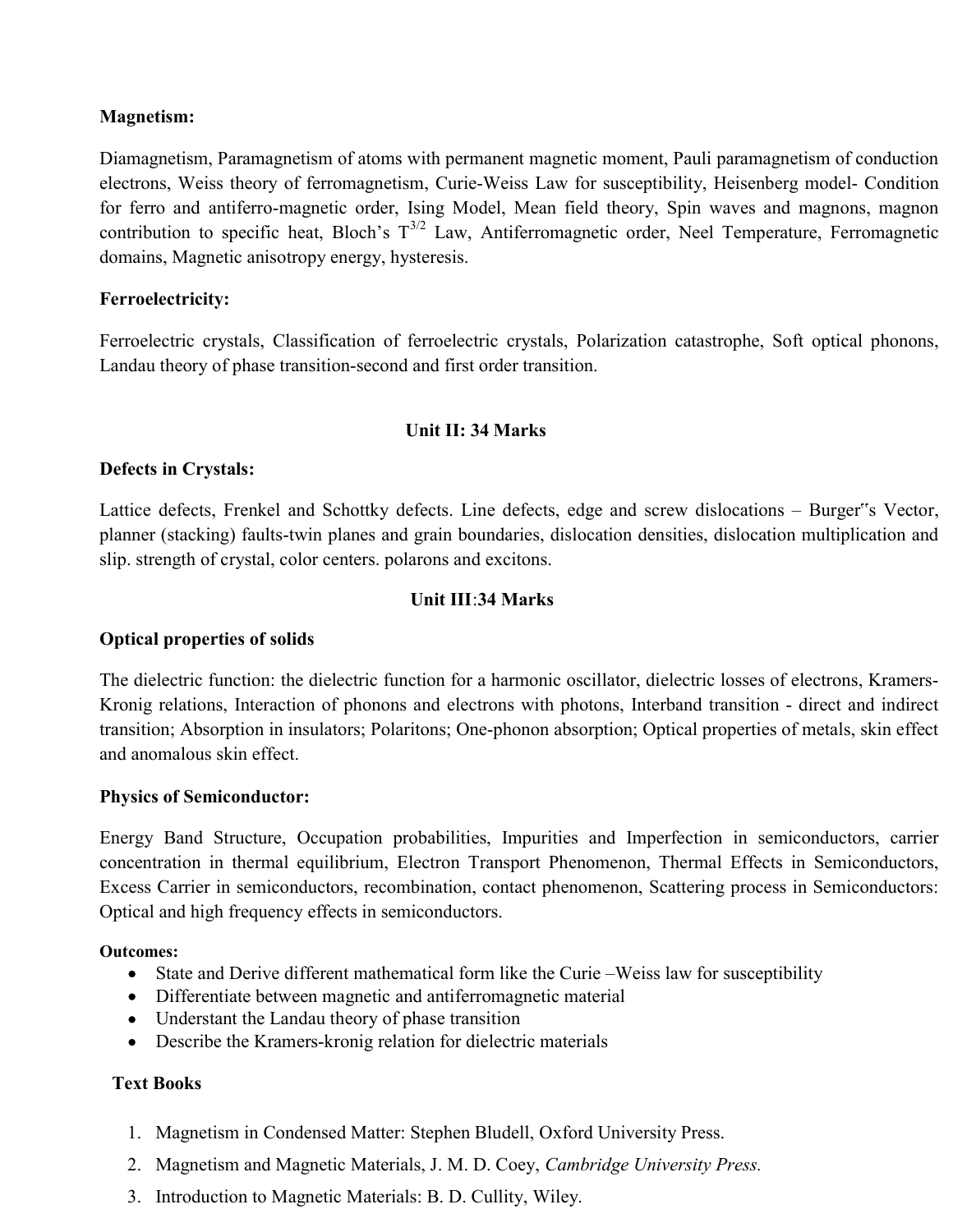- 4. C. Kittel, Introduction to Solid State Physics, Wiley.
- 5. N. W. Ashcroft and N.D. Mermin, Solid State Physics, Brooks/Cole.
- 6. J.M. Ziman, Principles of the Theory of Solids, Cambridge University Press
- 7. R. A. Smith, Semiconductors, Academic Press (1978).
- 8. K. Seeger, Semiconductor Physics: An introduction, Springer Verlag (1991).
- 9. Physics of Semicondutor: S. M. Sze and K. K. Ng.

#### Reference Books

Introduction to Modern Solid State Physics byYuri M. Galperin Introduction to Solids- Azroff Elementary Solid State Physics- Omar Solid State physics- Aschroff & Mermin Science of Engineering Materials and carbon nanotubes, CM. Srivastava & C. Srinivasan Solid state physics, A.J. Dekkar Macmillan, London Solid state Physics, R.L.Singhal, Kedarnath and Ramnath Co.,Meerut. Low Dimensional Semiconductor Structures, K. Bamam and D. Vvedensky (Cambridge University Book) 2001 Semiconductor Quantum Dots, L. Banyal and S.W. Koch (World Scientific) 1993 An introduction to the physics of low dimensional semiconductors, J.H. Davies (Cambridge Press) 1998. Introduction to Superconductors – Ketterson The Physics of quasicrystals, Eds. Steinhardt and Ostulond Principles of Nanoscience and Nanotechnology, M.A. Shah and T. Ahmad Handbook of Nanostructured materials and Nanotechnology (Vol.1-4) Ed. H.S. Nalwa Solid State Physics: S.O. Pillai, New Age International Publishers, 2010 Introduction to Solid State Physics, Arun Kumar Solid State Physics: Wahab M.A Solid State Physics and Electronics, R.K. Puri, V.K. Babbar Solid State Physics, H.E. Hall Fundamentals of Solid State Physics, Saxena, Gupta, Saxena.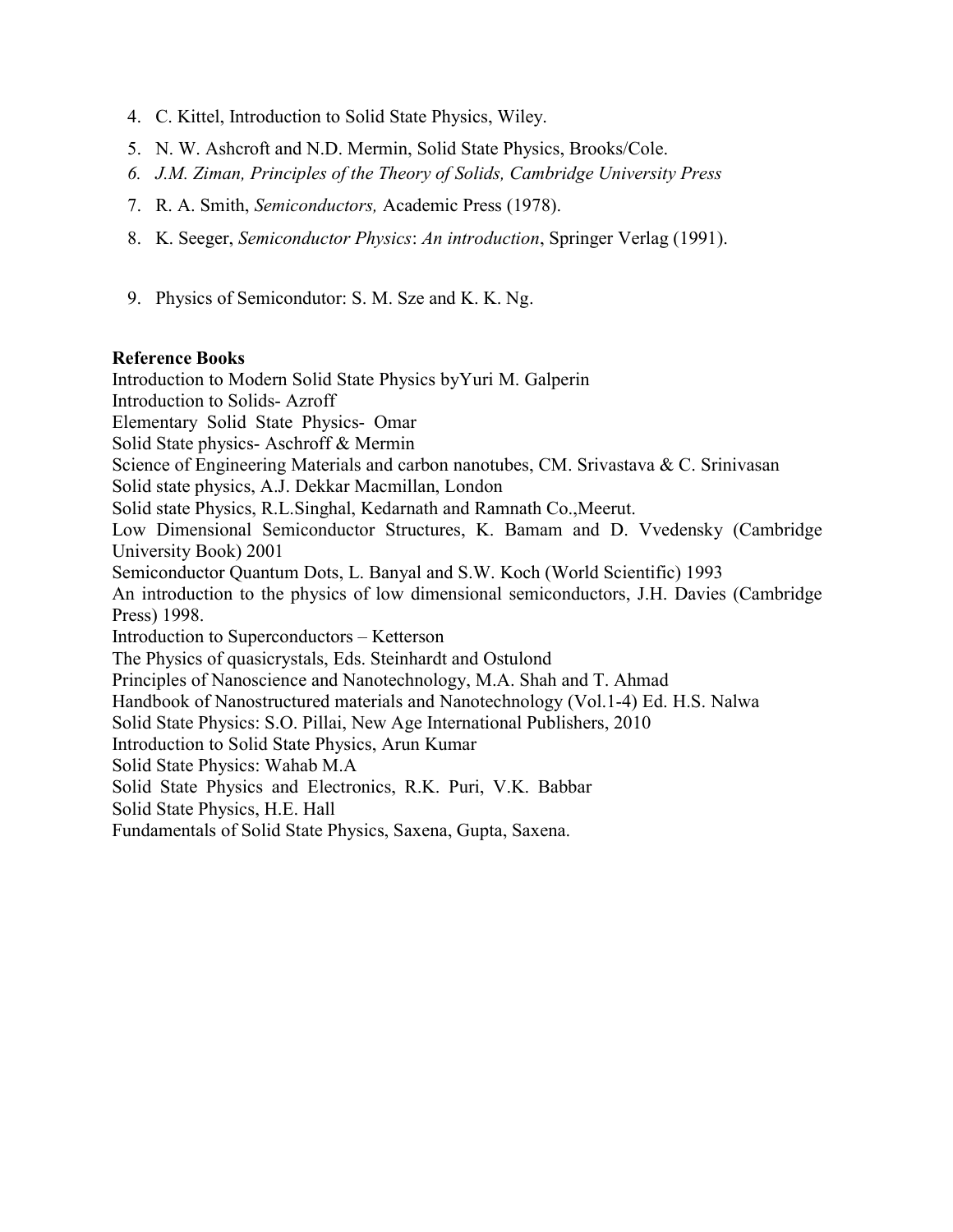#### PHY403c

#### Advanced Nuclear Physics-II Full mark-100

#### Objectives:

- Understand rotational energy spectrum and nuclear wave function for even-even nuclei
- Understand Nuclear reaction
- Study the deuteron stripping and pick up reactions
- Understand the different Nuclear detector

#### Unit-I- 32 marks

Collective model, rotational energy spectrum and nuclear wave function for even-even nuclei, Energy spectrum and wave function for odd-A nuclei, Nuclear moments , Collective vibration excitation, Rotational Vibration coupling.

#### Unit-II- 34 marks

#### Nuclear Reactions:

Compound nucleus, statistical theory of nuclear reactions, evaporation probability and cross section for specific reactions, experimental results, optical model, Kapur-Reierls dispersion formula for potential scattering, Giant resonances, deuteron stripping and pick up reactions

#### Unit-III- 34 marks

#### Nuclear Detectors:

Ionisation Chambers, Semiconductor counters, Proportional counters, G.M.Counter, scintillation counter, Wilson expansion Chamber, Bubble Chamber, The nuclear emulsion, Neutron detection; time of flight technique, measurements based on recoil protons, Beta and electron spectrometers, acceleration of charged particles, Van-de-Graff generator, Linear accelerator, Cyclotron, synchrocyclotron

#### Books:

Nuclear Physics - R. R. Roy and B. P. Nigam Elementary theory of Angular momentum - M. E. Rose (John Wiley) Introduction to Nuclear Physics - H. Enge (Addision Welsey) Theoritical Nuclear Physics-Bleat J.M & Weisskopf (springer Vorlag)

#### Outcomes:

- State and Derive different Energy spectrum and wave function for odd-A nuclei
- Derive the Kapur-Reierls dispersion formula for potential scattering
- Describe different types of detector and their applications

#### PHY403d

#### Electronics and Instrumentation-II Full mark-100

#### Objectives:

- Understand D/A and A/D Converters
- Understand Cathod-ray Oscilloscope, Digital Voltmeters and Multimeters
- Study the Data Acquisition and Processing
- Understand the Macroprocessors and Microcomputers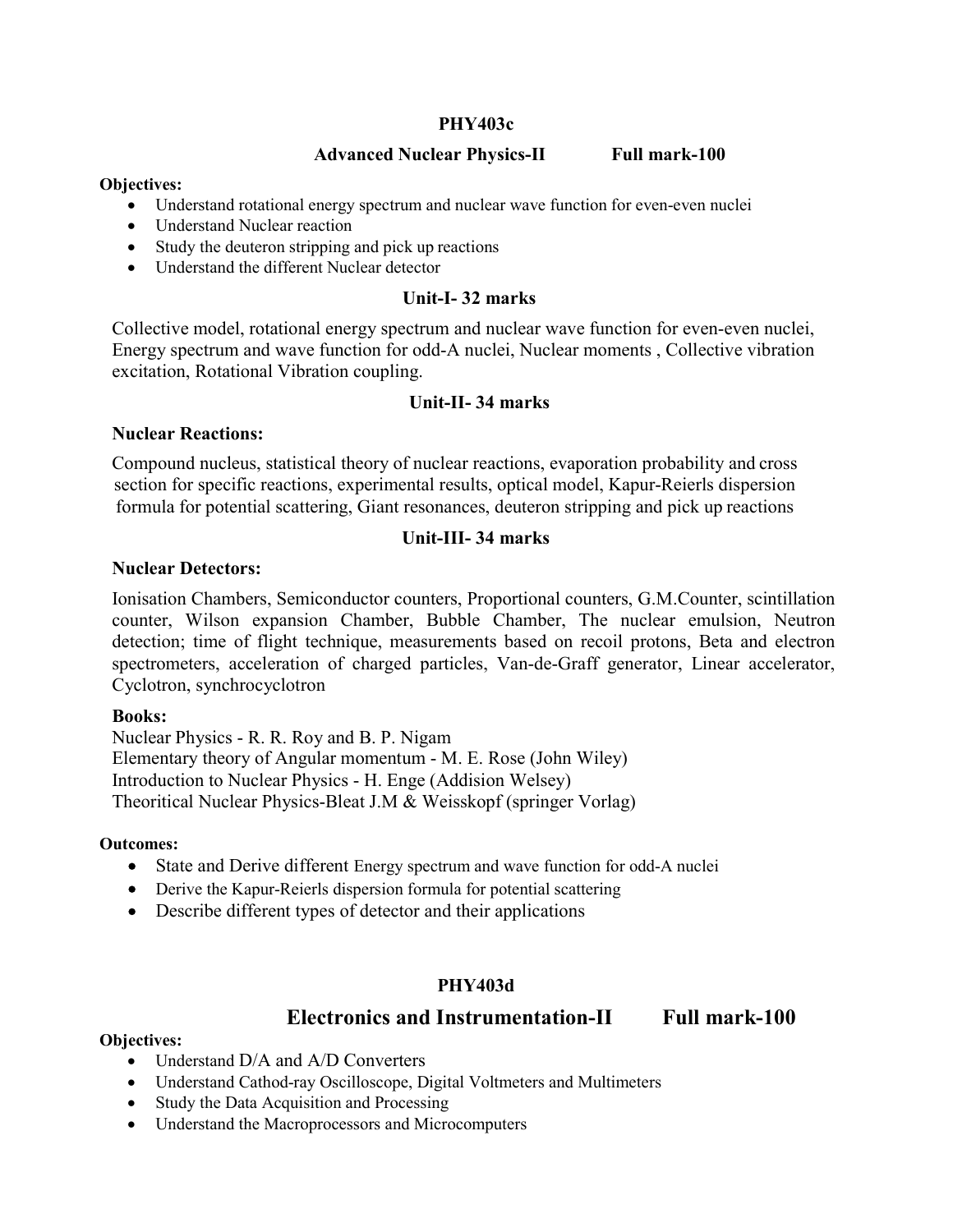#### Unit-1-32 Marks

#### D/A and A/D Converters:

Binary weighted resistance DAC, DAC using ladder network, BCD DAC, counter ramp and successive approximation type ADC, single slope, dual slope ADC.

#### Unit. II – 34 Marks

#### Electric Test and measuring Equipment:

Cathod-ray Oscilloscope, Digital Voltmeters and Multimeters. Signal Generators. Regulated Power supplies.

#### Data Acquisition and Processing:

Introduction Transducer (Elementary ideas), Signal conditioning of the inputs, Single channel data acquisition system, Multichannel data acquisition system, Multiplexers and sample Hold circuits.

#### Unit. III – 34 Marks

#### Macroprocessors and Microcomputers:

Microcomputers, 8085 Microprocessor architecture, stacks, Resource sharing, Memory access and transfer, interrupts, Microprocessor Softwares, RAM, ROM, EPROM, I/O devices, Operational sequences, Applications.

#### Outcomes:

- Able to know D/A and A/D converters
- Able to Know the measurement of CRT, Digital voltmeter and Multimeters
- Able to know 8085 Micropreeoeessor and Microcomputers

#### Books:

Physics of Semiconductor Devices- S.M. Sze, Wiley Eastern Limitted,1987.

Electronic Fundamentals & Applications-J.D. Ryder, Prentice Hal of India

Integrated Electronics- J. Millman and C.C. Halkias, Mc. Graw Hill

Instrumentation devices and systems- C. Srangan, G.R. Sarma and V.S. Vmani,Tata Mc Graw Hill

Digital Computer Electronics- A.P. Malvino, Tata Mc Graw Hill, 1989.

#### References

Physics of Semiconductor Devices- S.M Sze,Wiley Eastern Limited,1987. Semiconductor Devices and Integrated Electronics- A.G.Milnes, Van Nostrand Reinhold Company,1980 Microprocessor Fundamental- R.L. Tokhein, Mc Graw Hill,1986.

Electronic Instrumentation and Measurement Techniques- W.D. Cooper and A.D. Helfrick, Prentice Hall of India,1989.

Microwave Propagation and Techniques- D.C. Sarkar, S. Chand and Co. Ltd. 1910.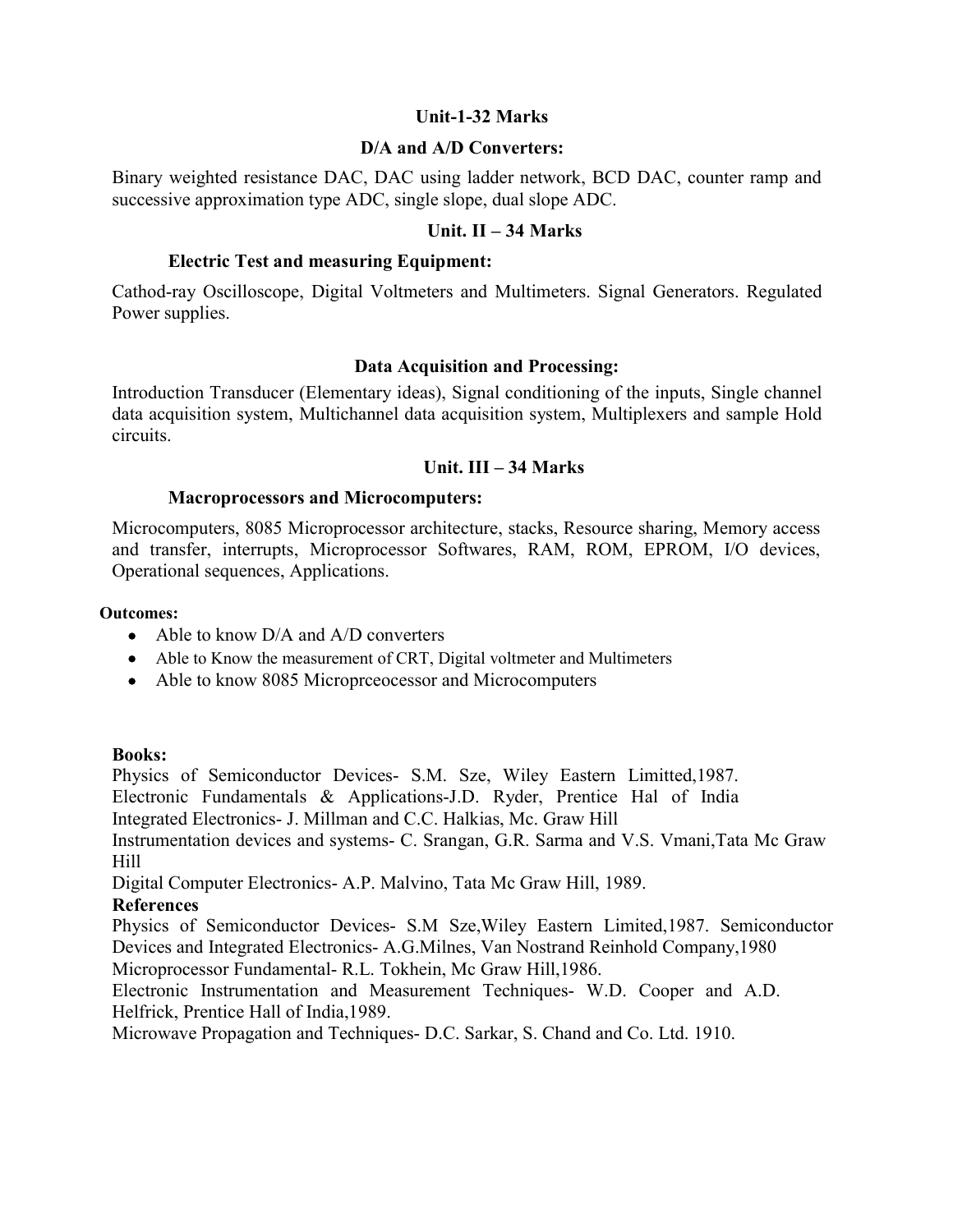#### PHY404a / PHY404c

# Particle and Nuclear Physics Lab Full mark-100

#### Objectives:

- Aim of Particle and Nuclear Physics Lab is to train the students for advanced techniques in particle and nuclear physics so that they can investigate various relevant aspects and be confident to handle sophisticated instruments of particle and nuclear physics.
	- 1. Calibration of the x-ray spectrometer and determination of x-ray energy of unknown sources.
	- 2. Determination of resolving poser of x-ray spectrometers.
	- 3. Study of b spectrum.
	- 4. Determination of absorption co-efficient of Aluminum using G.M Counter.
	- 5. X-test and operating poing determination using G-N tube.
	- 6. Characteristics of G.M. counter.
	- 7. Study of surface barrier detector.
	- 8. Determination of value for DPPH using ESR.
	- 9. Study of counter technique.
	- 10. Study of single channel analyzer.
	- 11. Study of photo detector and photo multiplier.
	- 12. Study of wide-band amplifier.
	- 13. Emulsion photograph studies.

#### Outcomes:

Students will have understanding of:

- how to operate a GM counter?
- how to find the absorption coefficient of different materials?
- how to handle nuclear materials and nuclear safely management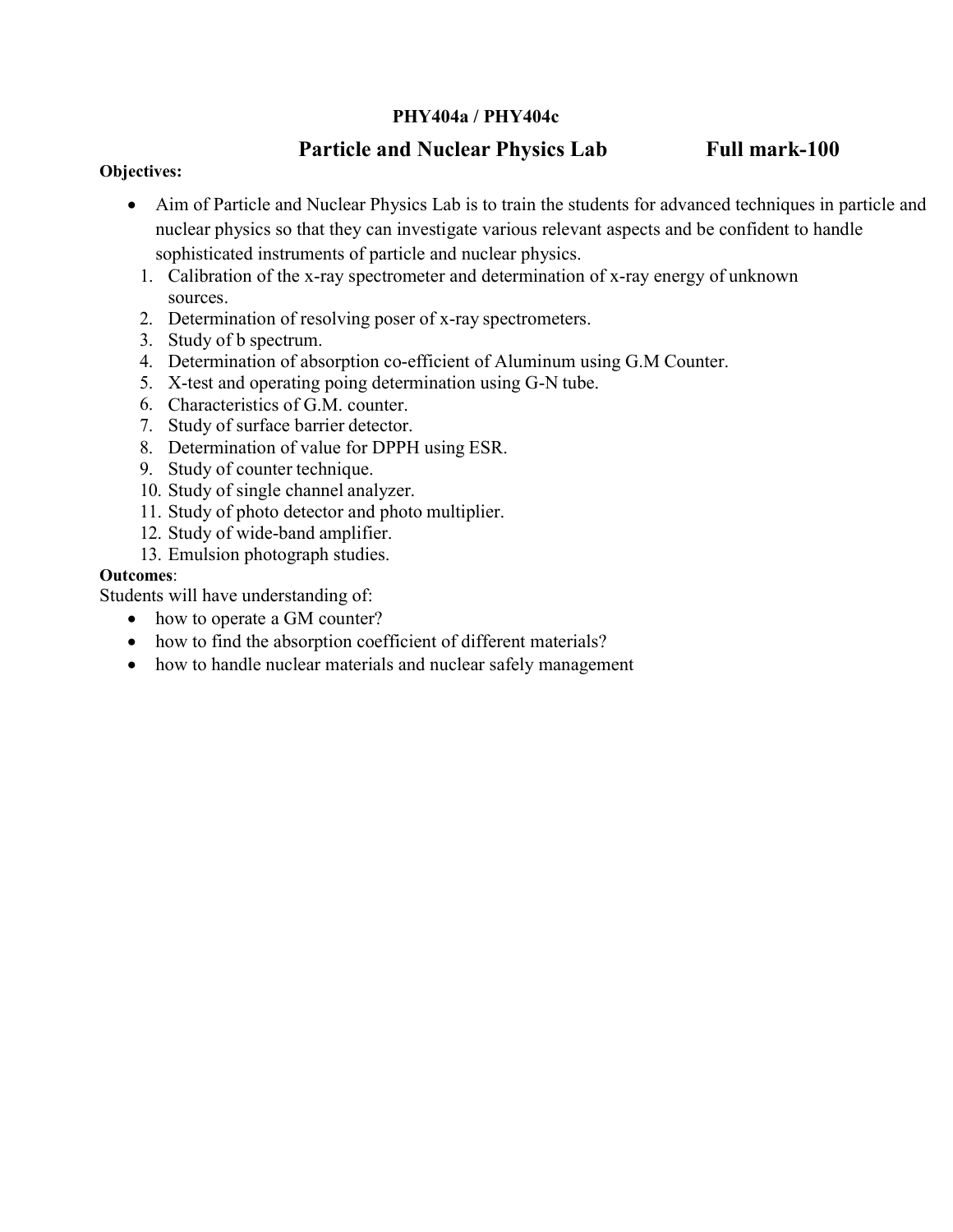#### PHY404b

### Condensed Matter Physics lab Full mark- 100

#### Objectives:

To experimentally realize the structural, optical, magnetic and electric behavior of condensed matters.

- 1. Study of energy gap of Germanium by four-probe method.
- 2. Callibration of magnetic field using Hall apparatus.
- 3. Determination of Hall Voltage and Hall coefficients.
- 4. Measurement of Hall angle and mobility.
- 5. Determination of ferroelectric transition point (Curie temperature) of the given sample.
- 6. Determination of magnetoresistance of bismuth.
- 7. Study of Laue"s spot of mica sheet using X-ray diffraction technique.
- 8. Study of the dispersion relation for the monoatomic and lattices using the given electrical transmission line.
- 9. Find the Young"s modulus for the given metal using composite piezoelectric oscillator technique.
- 10. Determination of magnetic susceptibility by Guoy-balance.
- 11. Velocity of ultrasonic waves in a given medium at different temperatures.
- 12. Measurement of Lande g factor of DPPII by ESR at Microwave frequency.
- 13. Study of thermoluminescence of F-centre in alkali halide crystals.
- 14. Study of phase transition using feedback amplifier circuit.

#### Outcomes:

- How to determine the crystal structure, lattice parameter and crystallite size?
- Measurement and analysis of various types of transport.
- Optical characterization of solid.
- Magnetic and dielectric behavior of solids

# PHY404d Electronics and Instrumentation Lab Full mark-100

#### Objectives:

To introduce students to entire circuit designs, and to provide in-depth experimental base of Digital Electronics.

- 1. Study of the various stages of a regulated power supply and find its regulation and ripple factor.
- 2. Design and assemble of a single stage transistor amplifier and study of its frequency response.
- 3. Study of phase transition using feed- Back amplifier circuit.
- 4. Study of multivibrator-Astable.
- 5. Study of multivibrator-Bistable.
- 6. Study of multivibrator-Monostable.
- 7. Design of operational amplifier circuit.
- 8. Use of operational amplifier for integration and differentiation.
- 9. Use of operational amplifier for addition and subtraction.
- 10. Study of various stages of a digital voltmeter.
- 11. Study of various stages of digital frequency counter.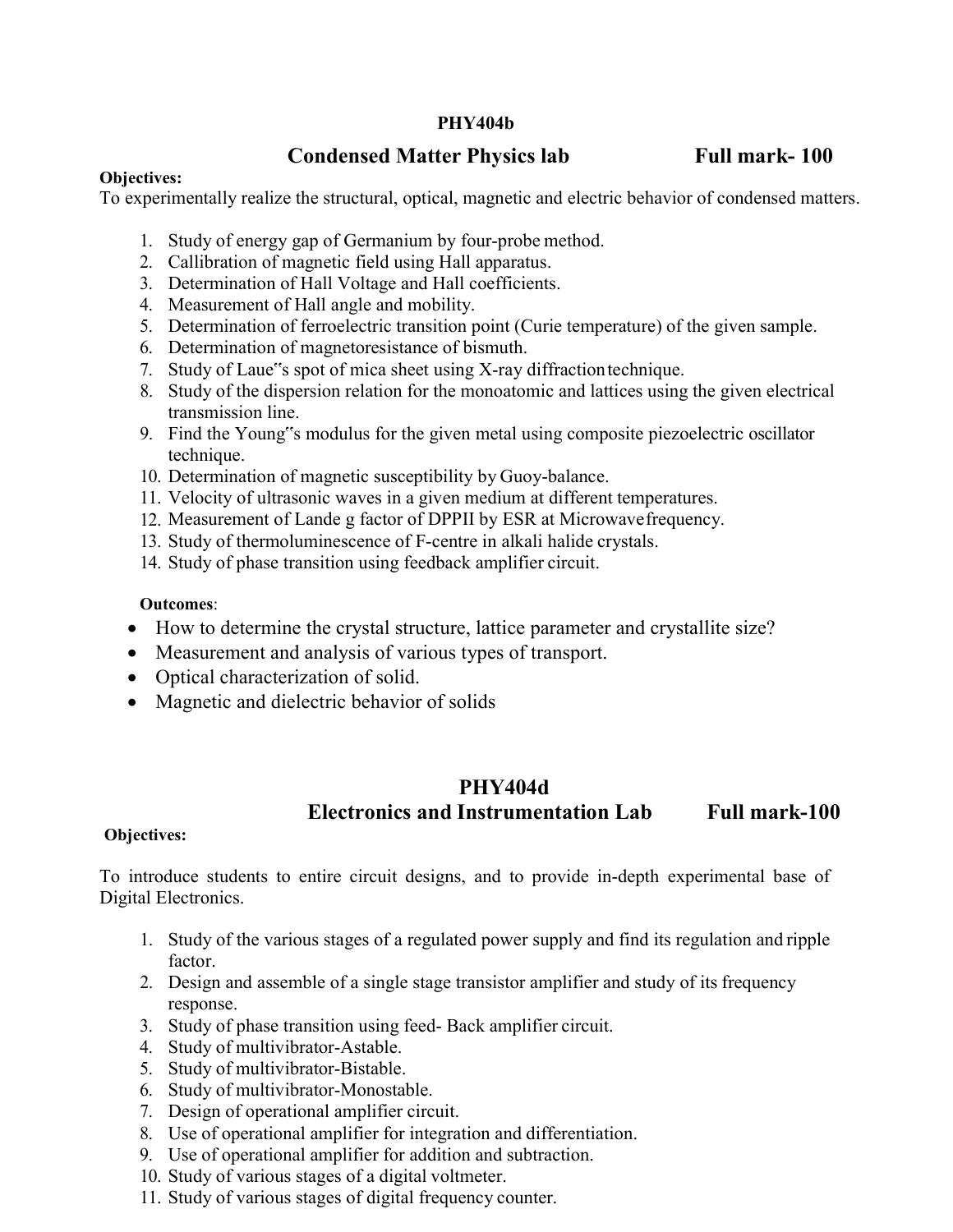- 12. Study of various stages of a CRO and calibrate it for measurement of frequency and amplitude.
- 13. Determination of Hall voltage and Hall coefficient.
- 14. Study of different gates.
- 15. Programming using into 8085 microprocessor.

#### Outcomes:

 Fundamental designing concepts of different types of Logic Gates, Minimization techniques etc.

designing of different types of the Digital circuits, and to give the computational details for Digital Circuits.

- characteristics of devices like PNP, and NPN junction diode and truth tables of different logic gates.
- basic elements and to measure their values with multimeter and their characteristic study.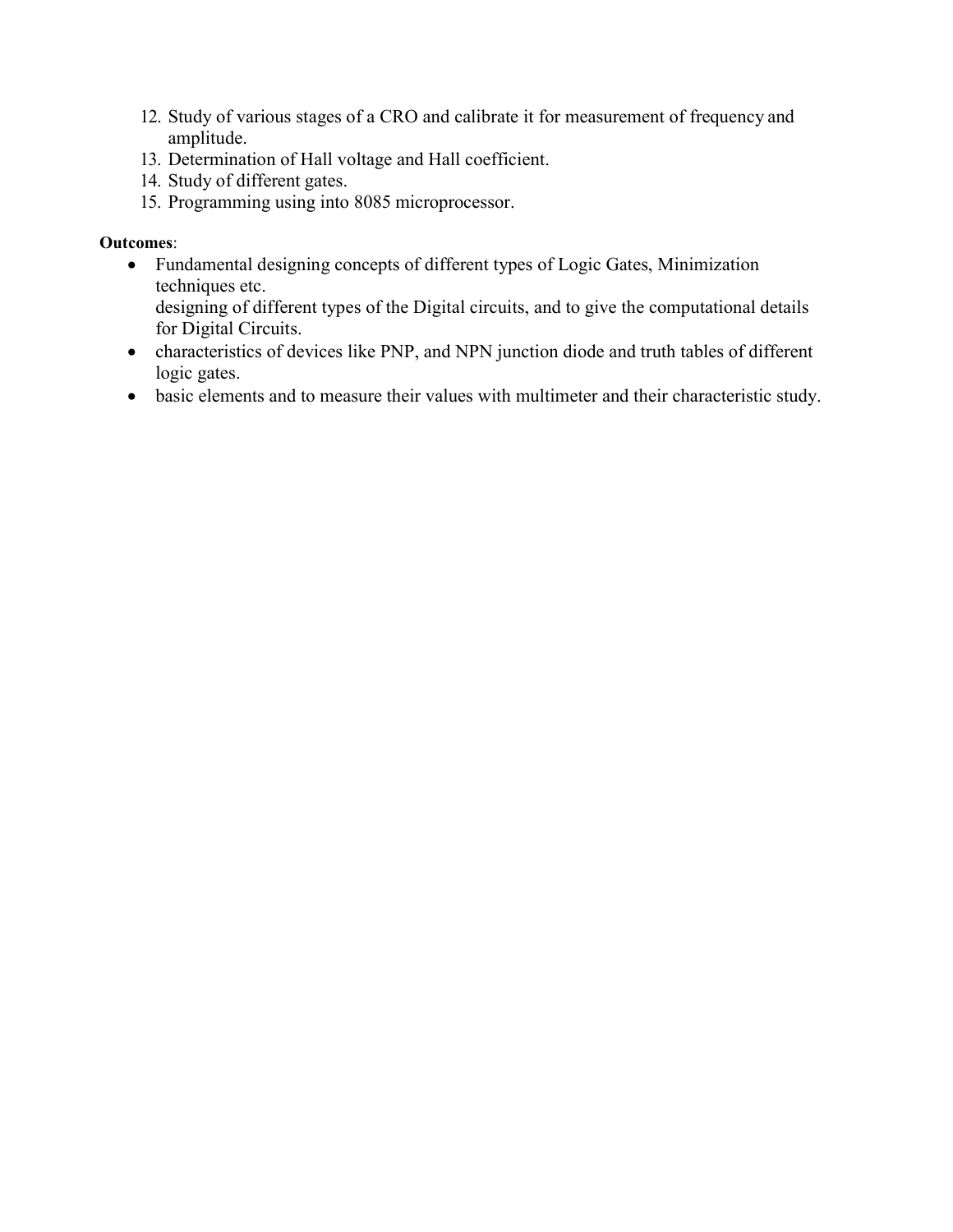(A) Advanced Course to be introduced as elective/ value added/ Add-on course/ on Computational Dynamics

Topics to cover the following areas:

- Monte Carlo Techniques, data analysis
- Computational Solid State techniques
- Molecular dynamics in many body system calculation
- Non linear dynamics
- Multi scale solid State modelling
- Development of Source code
- Using Public domain code in Fluid dynamics

(B) Add on Course on Materials Characterization and Basic Instrumentation has been started from the academic session 2016-17

#### Add on Course/value added course under CBCS: 4 credits (40 hours)

#### (can be taken by Final year Physics, Chemistry, Geology & Biotechnology students)

#### Basic Materials Characterization and Instrumentation Techniques

#### Objectives:

- Understand different characterization technique for the material characterization
- Understand Raman and UV- characterization for optical and Raman active materials
- Study the Data Acquisition and Processing different vacuum pumps and theirs applications
- Understand the different Nuclear radiations and detectors

#### Unit I

#### General Purpose Characterization Instruments

Commonly used techniques for characterization – X-Ray diffractometer, Electron microscopes, Raman Spectrometer, UV-Visible spectrophotometer, magnetic resonance equipments, electrical conductivity measurement, magnetic susceptibility measurement

#### Unit II

#### Vacuum Technology

Units used to describe vacuum, Nature of the Residual Gases in a Vacuum System, Gas flow in a pumping system, Out gassing, Various types of vacuum pumps and their operating range (Rotary pump, Turbomolecular pump, Vapor diffusion pump, Sorption Pumps, Getter Pumps, Cryopump, Ion Pumps)

Measurement of vacuum - Thermal-conductivity Gauges, Ionization Gauges,